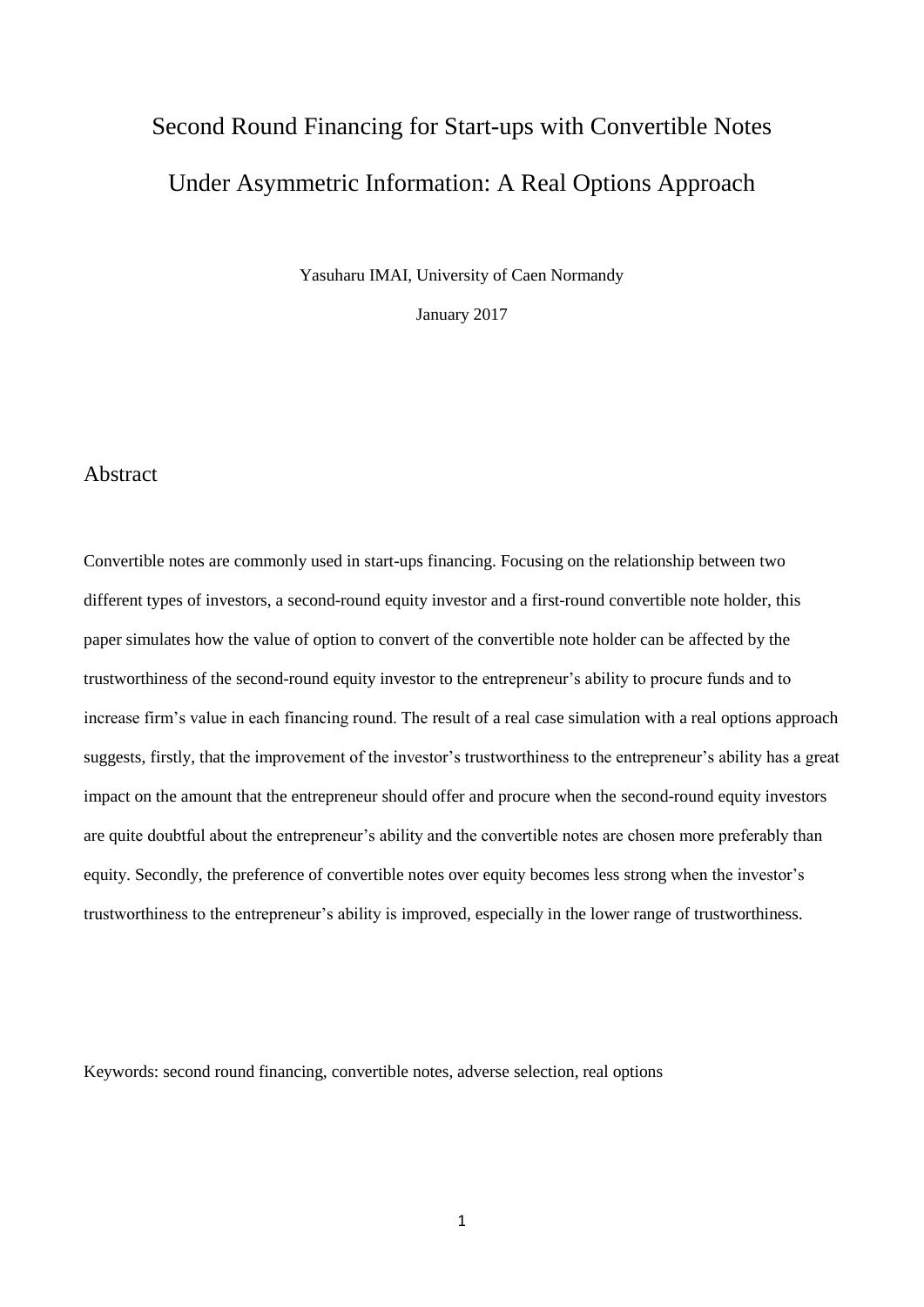# 1. Introduction

Convertible notes are chosen as a common method for start-up financing. They are often used especially in the early stage investment. According to the survey by Marianne Hudson who is the ACA (Angel Capital Association) Executive Director in 2015, 78% of ACA members had done at least one convertible note in the recent 18 months until that year. When considering financing with convertible notes, there are at least three participants, that is, the entrepreneur/shareholder, the second-round equity investor (or new equity investor), and the first-round convertible note holder (or simply, convertible note holder). The interests of these three players are not always aligned and may be the cause of conflict of interest. If the business of start-up goes well and its firm's value or its share price increases, the second-round equity investor will be able to provide funds fully as the entrepreneur desires. Furthermore, the convertible note holder will convert its debt to equity in the next financing round. However, when the convertible note is converted to equity, the issue of dilution of the equity investor's share percentage emerges. On the other hand, if the business of start-up does not go well, or if the second-round equity investor does not believe it goes well, the second-round equity investors will be reluctant to invest and the entrepreneur/shareholder will decrease its value. Even in this situation, the value of the convertible note holder will not be changed because it is a debt contract and its conversion is an option especially in the case of voluntary conversion.

This paper focuses on this potential issue, especially between the convertible note holder and the secondround equity investors. The main objective of this paper is to analyse how the value of the convertible note holder's conversion option can be affected by the trustworthiness of the second-round equity investor to entrepreneur's ability to procure funds and to increase firm's value in each financing round. The issue of asymmetric information is incorporated in this analysis. Many researches argue that there exists an asymmetric information problem in the start-up financing. For example, with respect to venture capital's decision-making, Trester (1998) shows that preferred stock dominates debt and common stock in early venture capital's financing choice under asymmetric information. For entrepreneur's financing choice, Revest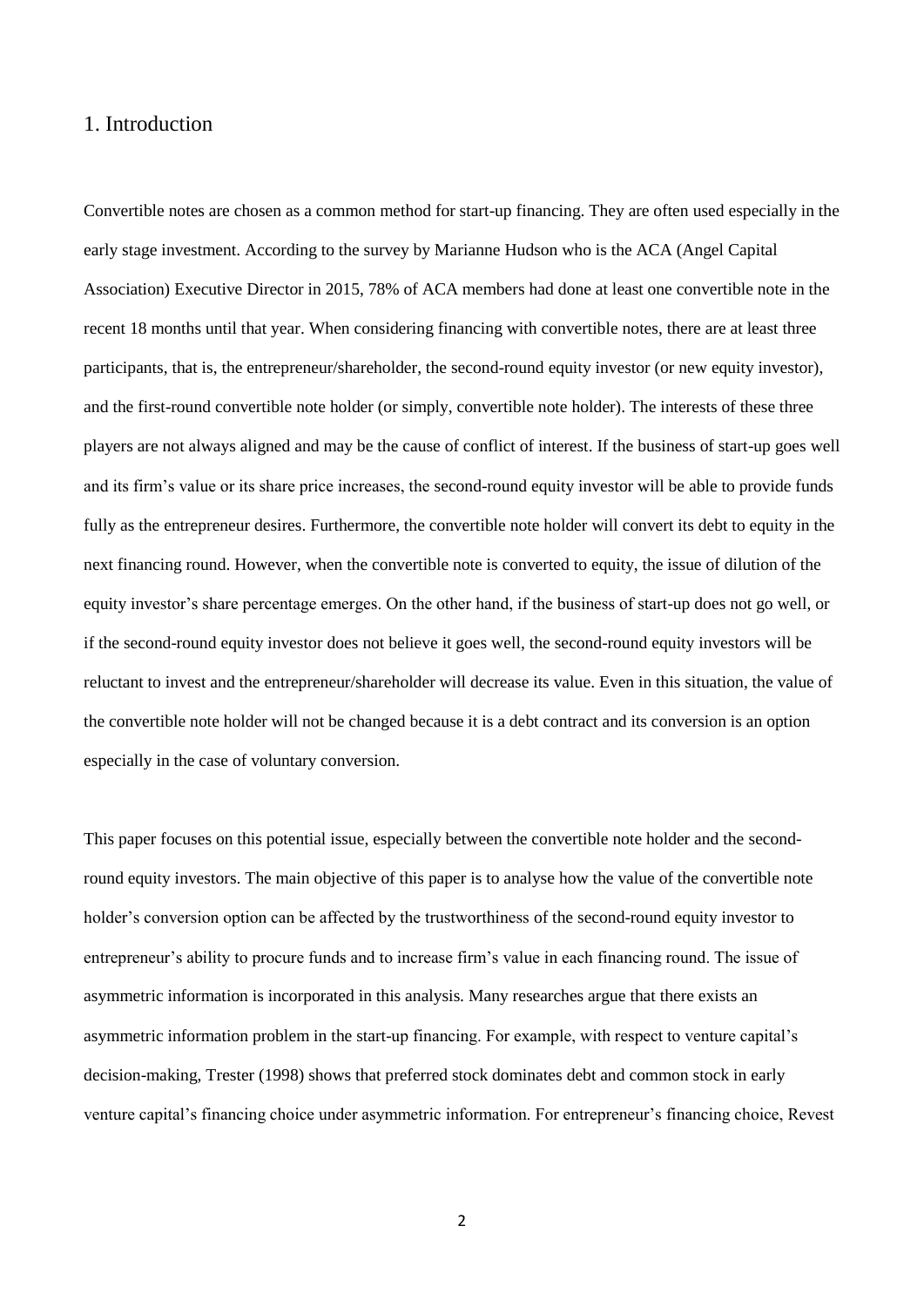and Sapio (2012) point out that European technology-based small firms finance new investments by relying primarily on internal funds, due to capital market failures induced by asymmetric information.

The existence of this type of asymmetric information problem can lead to select staged financing. Neher (1999) explains that the venture capitalists cannot observe whether the project has become a failure without bearing a monitoring cost. Therefore, staging the investment over time helps to mitigate this kind of problem. The model of Wanga and Zhoub (2004) shows that staged financing plays two roles of controlling risk and of mitigating moral hazard in venture capital. The method of alleviating this asymmetric information problem in venture capital's investment is not limited to the staged financing. In practice, convertible notes have become almost de facto standard when implementing the investment in start-ups (Feld and Mendelson, 2016). In academic research, Bascha (2001) argues that the ex-ante agreed optimal exit policy (=contract design) can be implemented with convertible securities in venture capital finance. Moreover, in their empirical study, Lewis et al. (2003) point out that convertible debt can be designed to mitigate different combinations of debt- and equity-related costs of external finance.

Recently, the asymmetric information problem in start-ups financing is often discussed as moral hazard issues. Bettignies et al. (2007) address the entrepreneur's financing choice problem between bank finance and venture capital from the viewpoint of moral hazard. Fairchild (2011) develops a game-theoretic model that analyses the effects of economic and behavioural characteristics on an entrepreneur's choice of financier (venture capitalist or angel) with the view of moral hazard. From the viewpoint of investors, however, the adverse selection problem is more critical. In the context of financing contract design, it is the investors that are usually the ones who have the bargaining power in the financing negotiation. Although the investors can make an investment decision, they cannot have enough information about the entrepreneur's ability to achieve its goal and the probability of increasing the firm's value. Krishnaswami and Yaman (2008) argue that moral hazard and adverse selection are important determinants of the likelihood of issuing convertible bonds over straight bonds. However, moral hazard costs do not influence bond structure, while adverse selection costs are somewhat important in determining the structure. Thus, this paper focuses on the concept of adverse selection problem.

3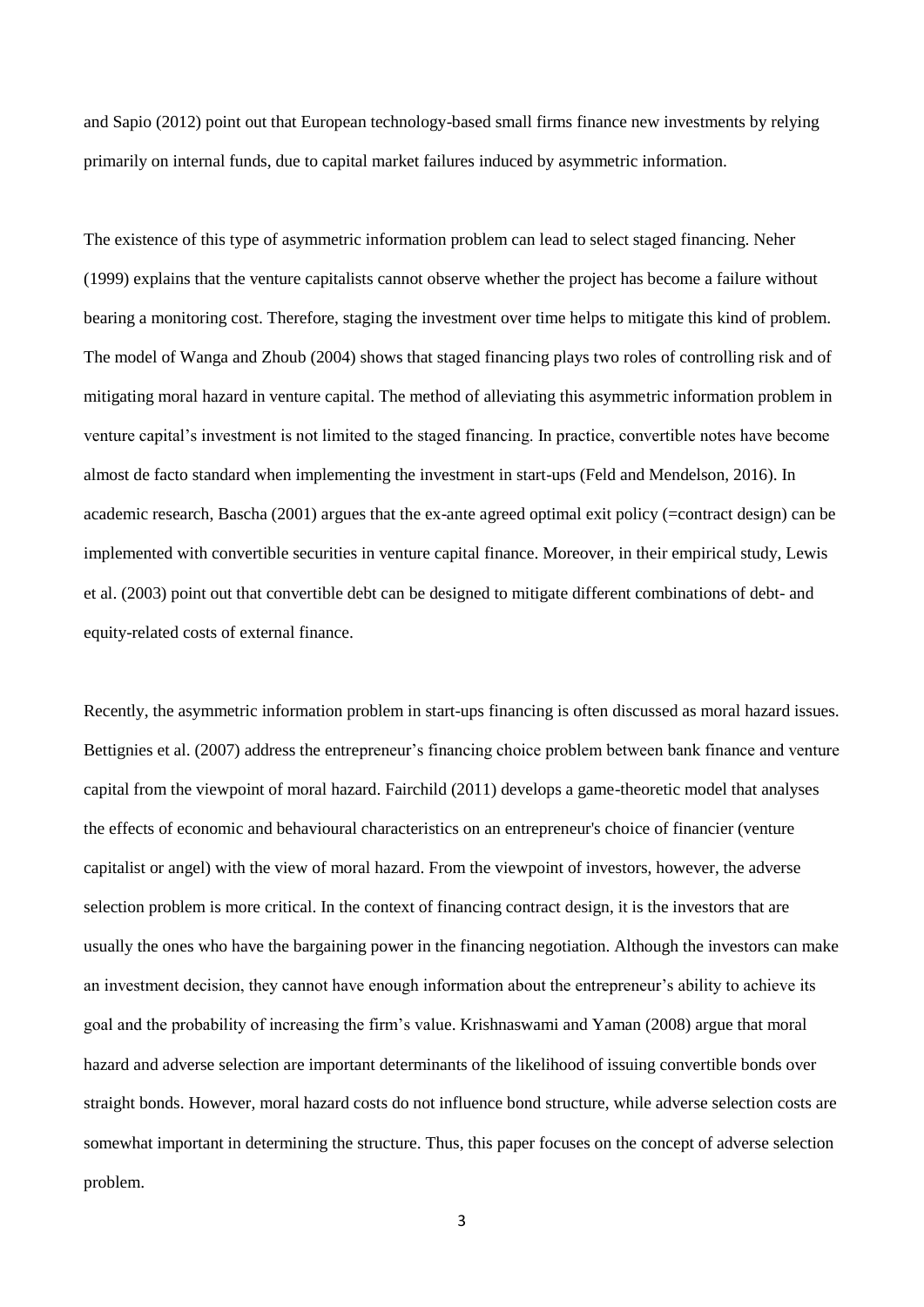Several papers discuss about the convertible notes under adverse selection. Stein (1992) insists that corporations may use convertible bonds as an indirect way to get equity into their capital structures when adverse selection problems make a conventional stock issue unattractive. Lewis (1998) suggests that some issuers design convertible debt to mitigate asset substitution problems, while others design it to reduce adverse selection problems. However, these discussions are based on the principal-agent model where the convertible bond investor is principal and the borrower of entrepreneur is agent. Although the discussion about the relationship between the equity investors and the convertible notes holder is also important, there are few researches discussing about this point. Dealing with this topic is one of the unique features of this paper. Moreover, incorporating an actual start-up financing practice is another feature. In practice, the conversion criterion of the convertible note depends on the amount of the investment from the second-round equity investor in the next financing round, not the share price. The convertible note is not converted to equity if the investment amount of the equity is small. Thus, the equity investment amount is a critical factor for the convertible note holder. On the contrary, such a conversion to equity causes the dilution of the equity investor's share. If this dilution is expected to be large, the equity investor would be reluctant to provide funds. Thus, the convertible note holder's option to convert is also a critical factor for the equity investor. Considering that the adverse selection problem is explained with the relationship between the equity investor and the entrepreneur, the convertible note holder should be the key player in the financing round.

The convertible notes are converted to equity when the amount of investment from second-round equity investors exceeds the threshold value set by the convertible note holder. There are two ways of voluntary and mandatory conversion in practice. The former characteristics can be described as a real option in particular because the investment amount that the entrepreneur can really obtain in the next financing round is uncertain and the value of the flexibility whether the convertible note holder convert can be thought. Here is another unique feature of this paper that this value of the conversion option to equity is introduced, thus, the real options approach analysis is conducted with the adverse selection model. The real options analysis is used for capturing the value of flexibility in decision-making by its nature, especially in the discrete type analysis (see for instance Corpland and Antikarov (2003)). In order to do so, however, the probability of each payoff must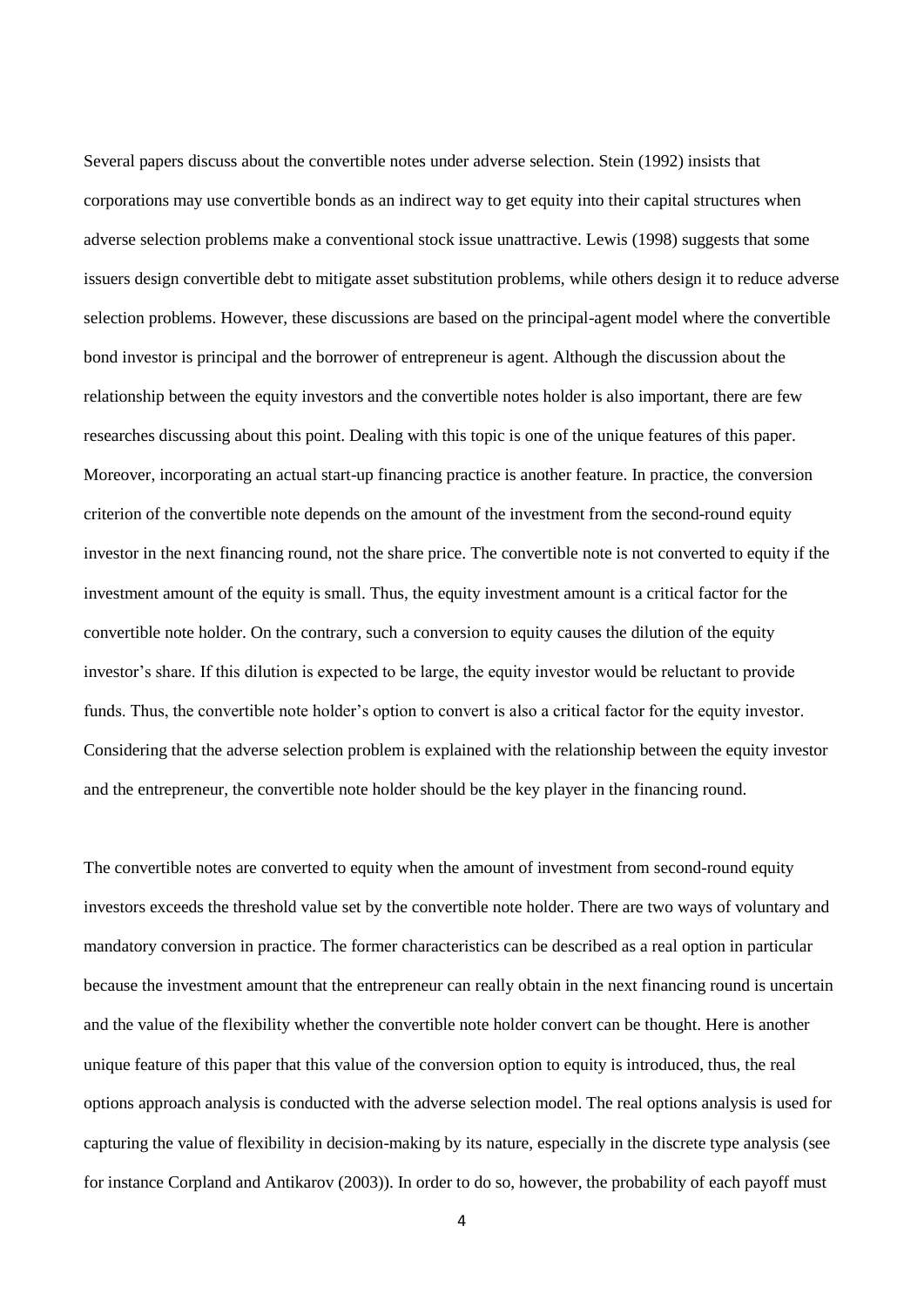be known. In this case, to resolve this issue, the probability in the concept of adverse selection can be used. For making this theoretical analysis be more understandable, the simulation is conducted by using data from a real case.

The structure of this paper is as follows. In section 2, the model is set up. In section 3, the application to convertible note investment is developed. In section 4, the real case simulation is conducted. In the section 5, conclusion is remarked.

# 2. The model

Applying the principal-agent contract model is suitable to analyse the relationship between investors such as venture capitalists and an entrepreneur in the situation of a financing contract. In particular, the effect of asymmetric information should be incorporated into this model. This kind of modelling process has already been proposed quite clearly by Macho-Stadler and Pérez-Castrillo (2001), thus, the first step to set-up the valuation model follows their way.

### *1. Base model with the concept of adverse selection*

The idea of base model building derives from the concept proposed by Macho-Stadler and Pérez-Castrillo (2001). There are three assumptions (p.5):

- The principal designs the contract, or set of contract, that she will offer to the agent.
- The agent accepts the contract if she so desires, that is if the contract guarantees her greater expected utility than the other opportunities available to her.
- The agent carries out an action of effort on behalf of the principal.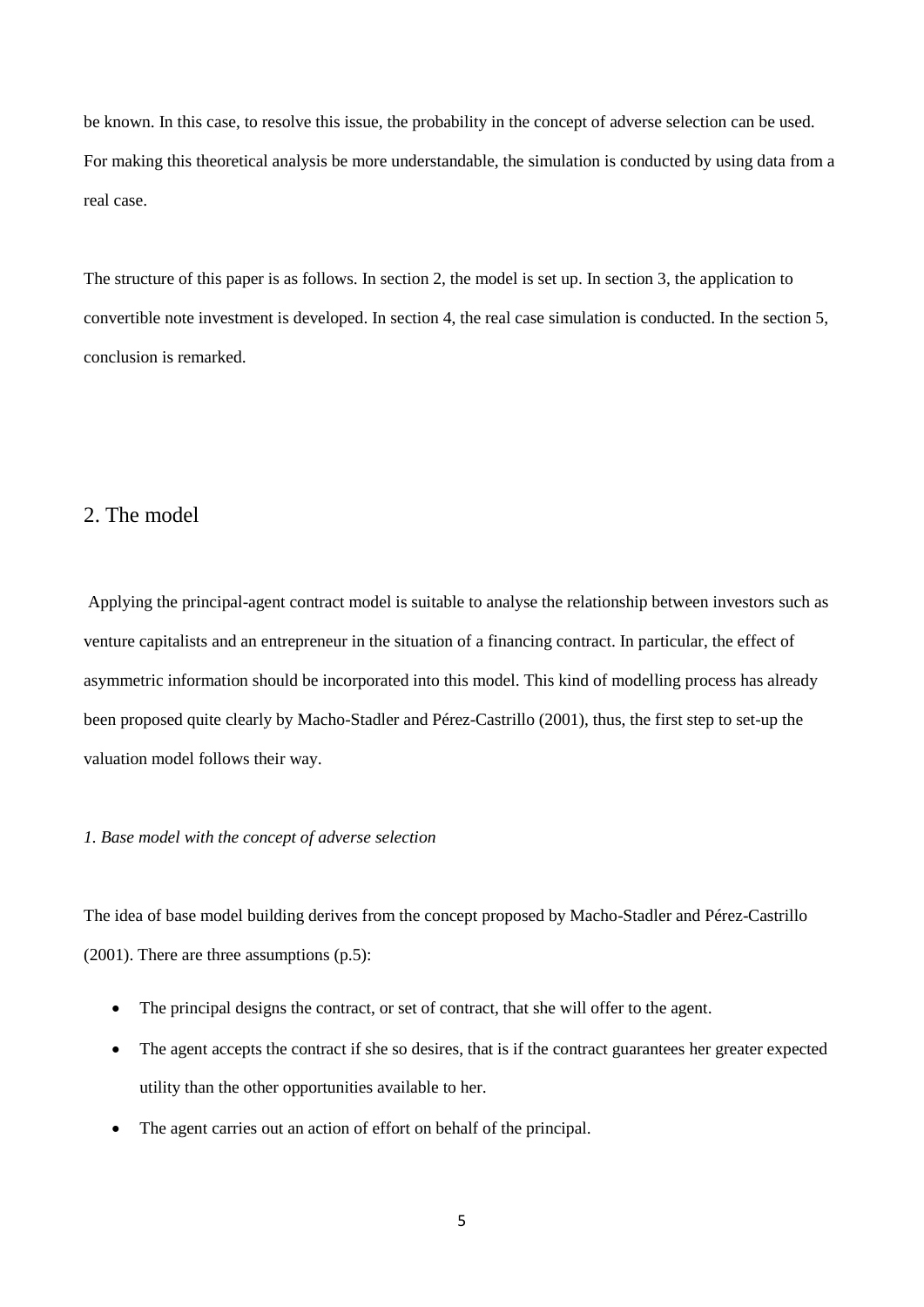Let x be the monetary value of the result to be obtained,  $w$  the wage or pay-off to the agent, and  $e$  the effort that the agent dedicates to the task. According to the second assumption above, when the utility function of agent is defined as  $U(.)$ , it can be written as  $U(w, e) = u(w) - v(e)$  where  $v(e)$  is called as disutility of effort function. Considering the Pareto efficient condition of the principal's utility function in the case of no adverse selection problem, the objective functions for agent,  $u(w)$ , can be described as follows.

$$
u(w) = -Aexp(-r_a w) \qquad \cdots (1)
$$

When there is an adverse selection problem between both participants of contract, preparing several possible states of nature of agent is quite effective to build up the model. According to Macho-Stadler and Pérez-Castrillo (2001), the main idea of this modelling is that principal cannot recognise that agent is either "Good type" (denoted by G) agent or "Bad type" (denoted by B) one, thus the optimal contract condition should be modified and the result would deviate from the one under symmetric information. In the context of start-ups, "Good type" can be interpreted as an entrepreneur having an excellent ability to procure more funds in each financing round and to achieve the firm's value increase. On the other hand, "Bad type" can be interpreted as an entrepreneur who has a lower ability than "Good type". Thus, this can be also defined as investor's "trustworthiness" toward entrepreneur. This modelling concept is also adapted by Koufopoulos (2009).

Before obtaining the final condition for optimal contract, the modelling process starts with describing the utility function of each type of agent, assuming that the principal made contracts with two different agents. In this situation, adverse selection problem is not yet to be considered.

Let  $\Pi(e)$  be an expected payoff to principal with the assumption that the effort of agent is associated with this. Then, this can be written as  $\Pi(e) = \sum_{i=1}^{n} p_i(e) x_i$  where  $p_i(e)$  is the probability of possible results.

In the case of no adverse selection problem, the principal's optimal contract would be determined by solving the following problem: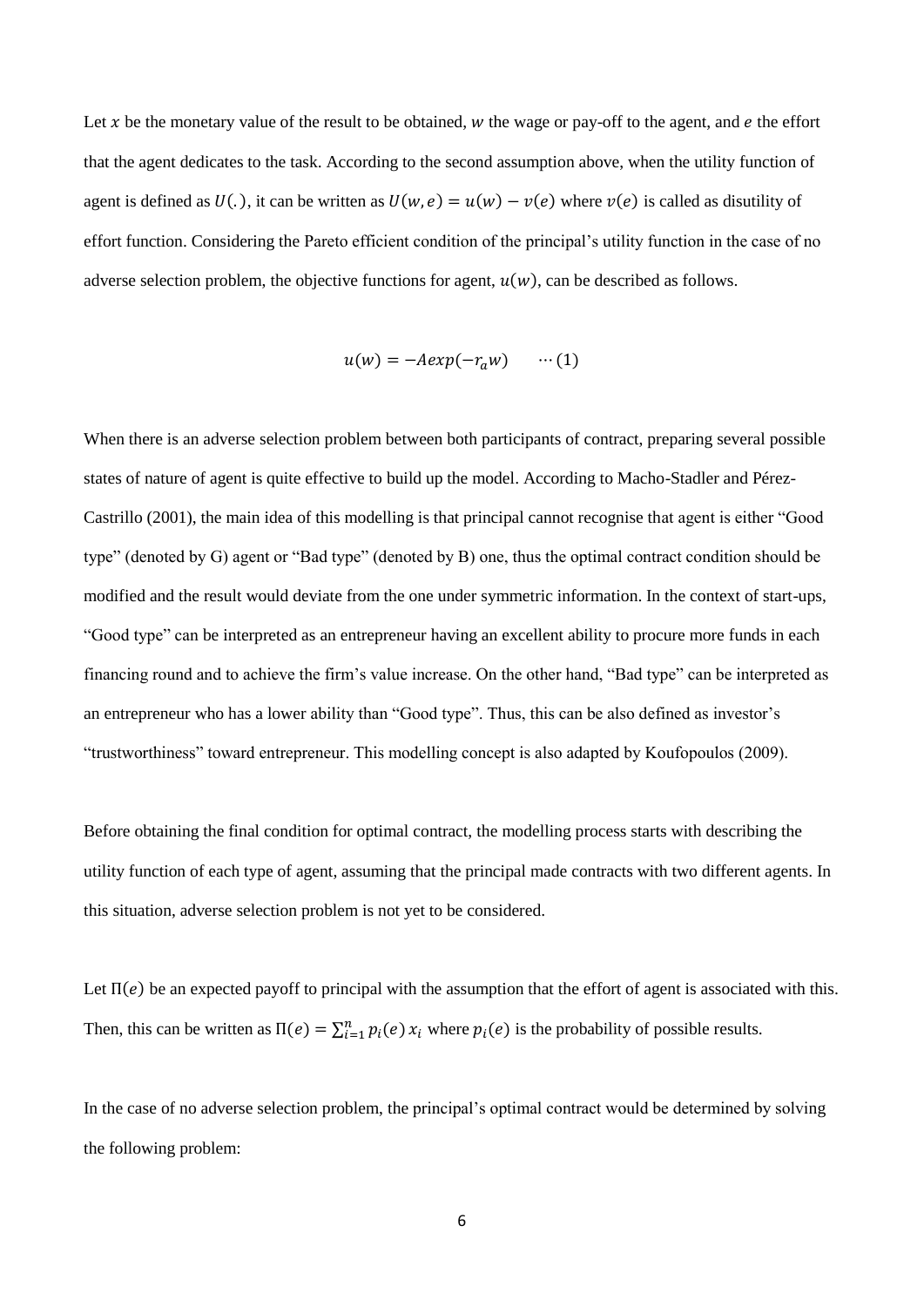$$
\max_{e,w} \Pi(e) - w \qquad \text{s.t.} \ \ u(w) - v(e) \ge \underline{U}
$$

U refers to the agent's reservation utility. Assuming that the principal made two contracts with two different agents, the optimal contract condition for each type agent can be described as follows:

$$
\Pi'(e^G) = \frac{v'(e^G)}{u'(w^G)}, \qquad u(w^G) - v(e^G) = \underline{U}
$$
  

$$
\Pi'(e^B) = \frac{kv'(e^B)}{u'(w^B)}, \qquad u(w^B) - kv(e^B) = \underline{U}
$$

The coefficient of  $k$  in the disutility of effort function of Bad type can be assumed to be greater than 1 because Bad type agent would usually think that he needs more effort to accomplish his responsibility. The adverse selection problem has not yet been considered until this step.

For the last step of modelling process, the condition about adverse selection problems should be incorporated. Under this circumstance, it is not possible for the principal to know whether agent is Good type or Bad type. Now that introducing the variable  $q$  is effective, which represents the probability that the principal thinks of agent as being Good type. Then, the principal's problem to solve for obtaining an optimal contract is rewritten as follows:

$$
\max_{\{(e^G, e^G), (e^B, e^B)\}} q [\Pi(e^G) - w^G] + (1 - q) [\Pi(e^B) - w^B]
$$
  
s.t.  $u(w^G) - v(e^G) \ge \underline{U}$ ,  $u(w^B) - kv(e^B) \ge \underline{U}$   
 $u(w^G) - v(e^G) \ge u(w^B) - v(e^B)$ ,  $u(w^B) - kv(e^B) \ge u(w^G) - kv(e^G)$ 

 $\{(e^G, w^G), (e^B, w^B)\}\$ is called as menu of contracts. The first two conditions are participation constraint. The last two conditions are called as self-selection or incentive compatibility, which is designed for being matched to each type, rather than other's.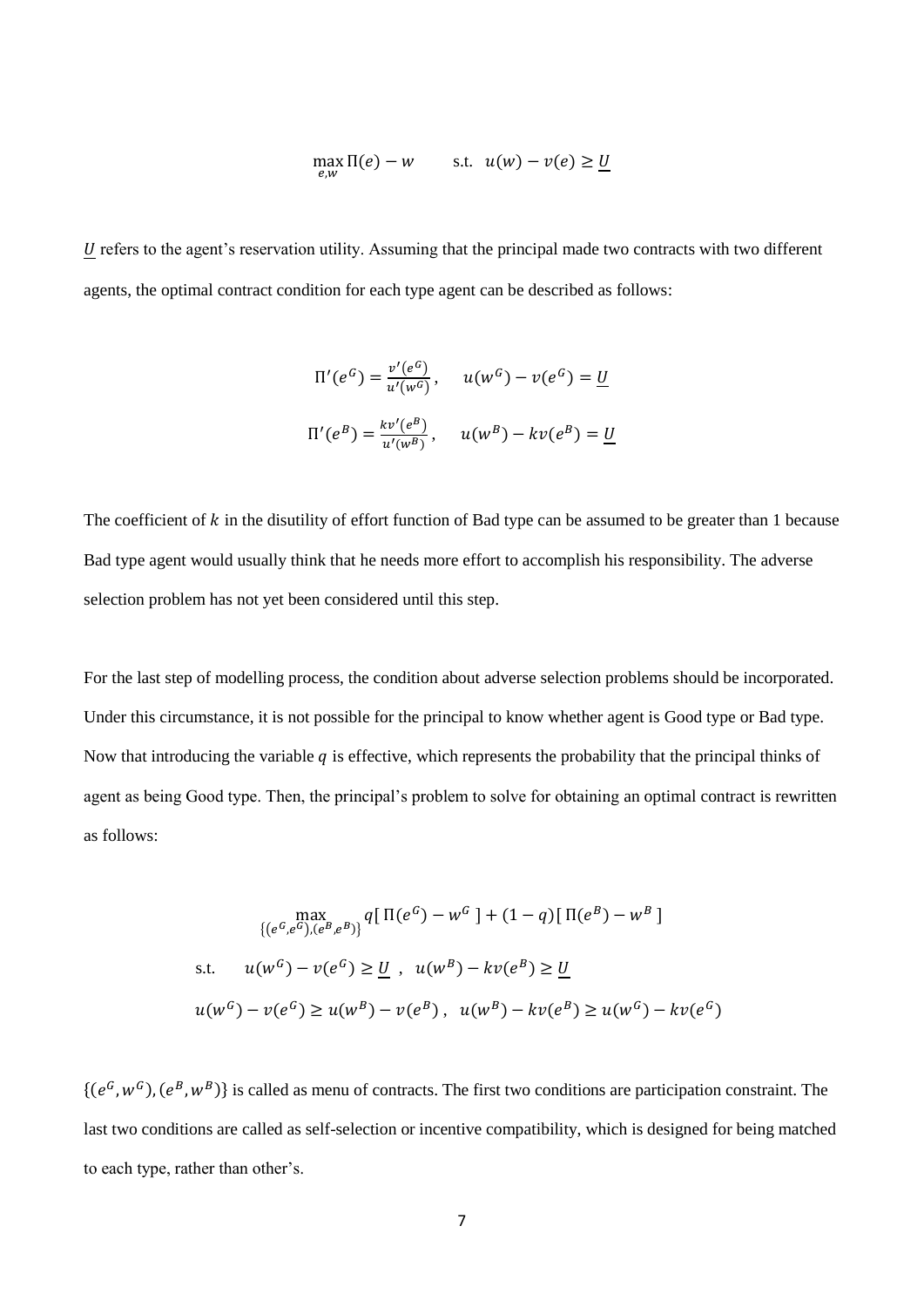Considering two Lagrange multipliers for the first two constraints above respectively, the following optimal condition can be obtained with Kuhn-Tucker theorem.

$$
u(w^{G}) - v(e^{G}) = \underline{U} + (k - 1)v(e^{B}) \quad \cdots (2)
$$

$$
u(w^{B}) - kv(e^{B}) = \underline{U} \quad \cdots (3)
$$

$$
\Pi'(e^{G}) = \frac{v'(e^{G})}{u'(w^{G})} \quad \cdots (4)
$$

$$
\Pi'(e^{B}) = \frac{kv'(e^{B})}{u'(w^{B})} + \frac{q(k - 1)}{1 - q} \frac{v'(e^{B})}{u'(w^{G})} \quad \cdots (5)
$$

#### *2. Application of base model to investment (in general condition)*

Under the situation that adverse selection exists, the investor would invest their funds within the restrictions above. Thinking about the practical phase of investment, some variables in these theoretical conditions can be determined. The aim of this paper is to propose the practitioner-oriented model, simplifying the model to the degree not to deteriorate theoretical accuracy is desirable.

In the theoretical setting,  $x$  is defined as the monetary value of the result to be obtained. In the case of an investment for a start-up, this can be interpreted as the set of expectations by the investor. *w* represents the amount of investment from the investor. When assuming  $I$  to be defined as the desired amount of investment that the entrepreneur demands to the investor in a financing round, this variable should be  $0 \leq w \leq I$ . For simplifying the discussion, the measures of absolute risk-averse of both participants can be equal. It leads the value of  $r_a$  in the equation (1) to be ½. According to the model building under asymmetric information, setting of  $w^G = I$  and  $w^B = \beta I$  is possible.  $\beta$  ( $0 \le \beta < 1$ ) is defined as the percentage of the amount invested by the investor. Then, the equation (3) can be rewritten as follows: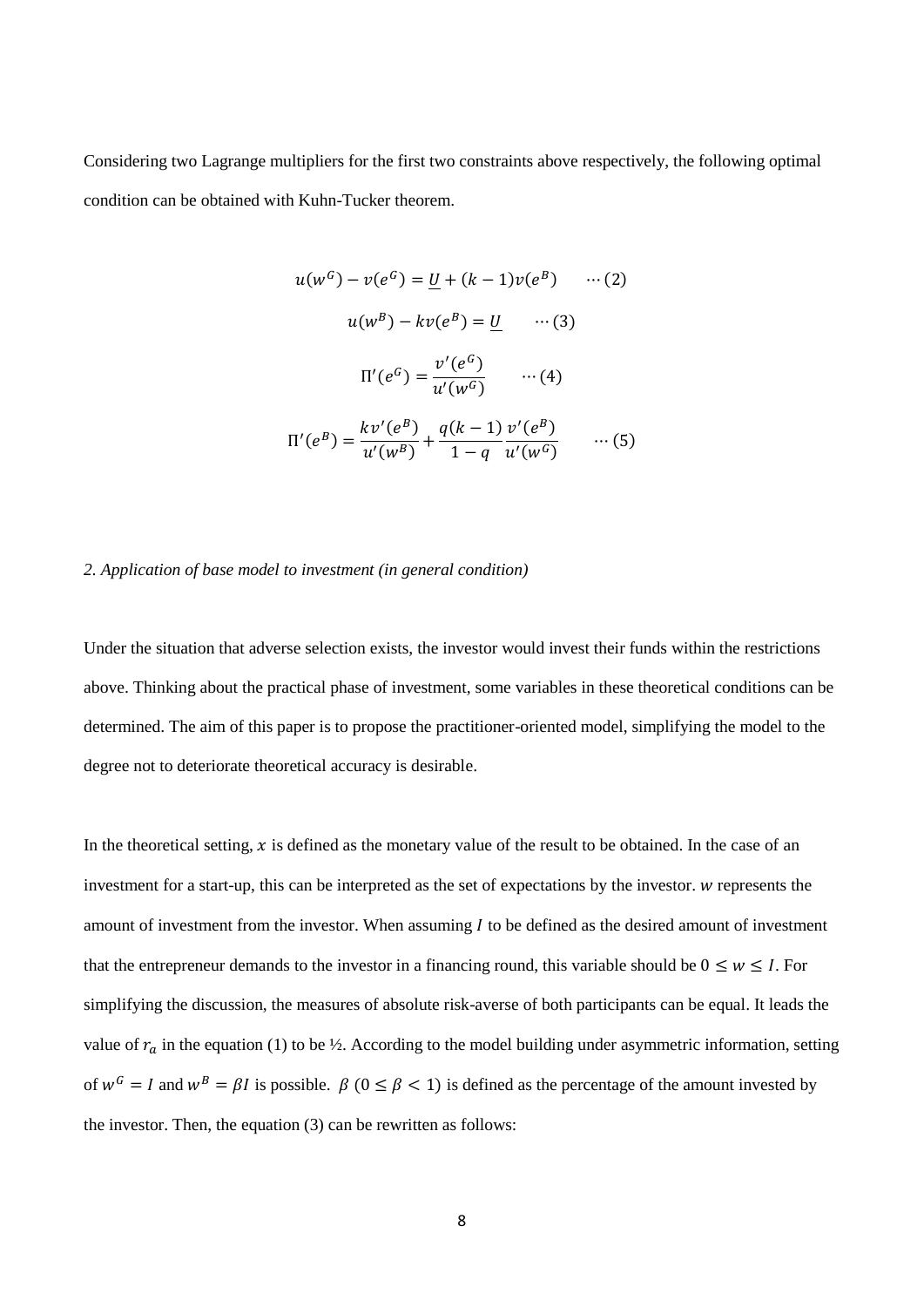$$
u(w^G) = -Aexp\left(-\frac{1}{2}I\right), \quad u(w^B) = -Aexp\left(-\frac{1}{2}\beta I\right) \qquad \cdots (6)
$$

Considering the disutility function of  $v(e)$  is the representation of something like cost in exchange of entrepreneur's effort,  $v(e) = e$  is possible for simplicity.

The equation (4) expresses the optimal condition for the nature of "Good type". It is clear that the optimal condition is when  $\beta = 1$ , which means that the investor provides the full amount that the entrepreneur demands. It is also verifiable  $\Pi'(e^G) = 0$  when  $\beta = 1$ .

Applying the equation (6) to the equation (5) of  $\Pi'(e^B) = 0$ , the following condition can be obtained;

$$
q = \left[ \ker p\left(-\frac{1}{2}l\right) \right] / \left[ \ker p\left(-\frac{1}{2}l\right) - (1 - k) \exp\left(-\frac{1}{2}\beta l\right) \right] \quad \cdots (7)
$$

This equation represents the optimal contract condition for the principal under the existence of an adverse selection problem. This can also explain that if the real value of  $\beta$  (=percentage of amount obtained) is known, it is possible for the entrepreneur (agent) to estimate the probability that the investor (principal) thinks of the entrepreneur being "trustworthy" when the investor decides whether to invest. Thus, it allows the agent to take a further strategy when the entrepreneur offers the amount of investment she needs to investors.

## 3. Application to convertible notes investment

### *1. Basic scheme of convertible notes investment*

The condition (7) is quite useful for applying to the valuation with convertible notes. Before applying it, confirming the value structure with and without convertible notes in each financing round is essential.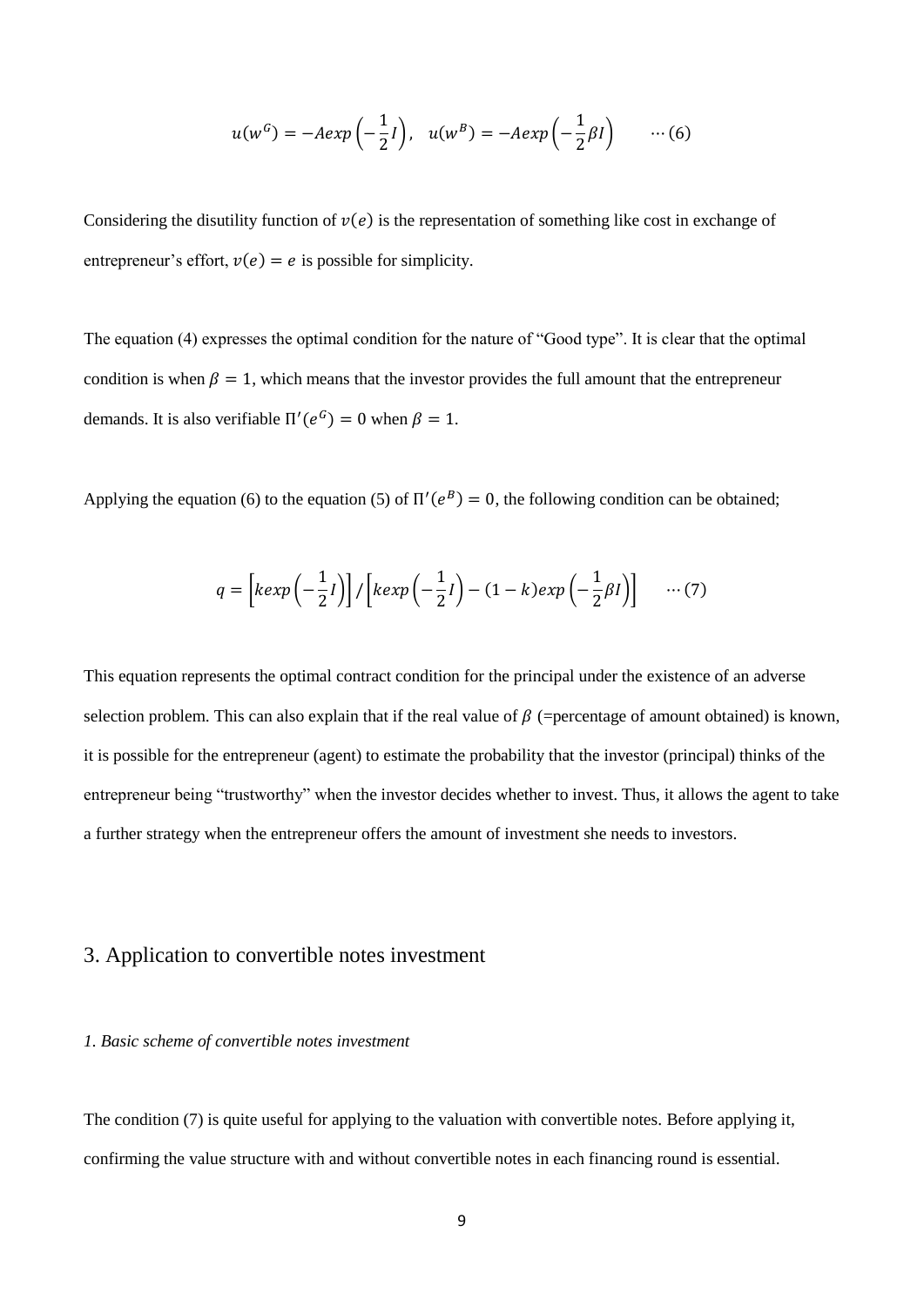The valuation of share price is quite difficult for start-ups. Unlike the case of listed company's shares, there are few reliable price reference resources because almost all the start-ups' shares are not traded publicly. Thus, as mentioned above, both investor and entrepreneur actually want to avoid valuation if possible.

The practical common valuation scheme begins with the offer of the amount from the entrepreneur that he wants to procure as equity  $(=I_N)$ , and the investment is implemented if investors agree to this amount. When the pre-money value of the start-up (or its venture project) has also been agreed among investors and entrepreneur, the post-money is determined (see. Fig.1). Similarly, the entrepreneur also offers the amount of investment he desires  $(=I_C)$  as convertible notes. If investors agree to this, investment is also implemented.



Fig.1 The values in the financing rounds

At least three methods for determining the share price are known, however, the one based on the pre-money is often chosen in practice, and convertible notes investment calculation is implemented with this price. This paper adopts this method. Now assume that the entrepreneur has  $N_0$  shares before any investment in the financing round. Thus, the price of share is  $\frac{V_0}{N_0}$ . When equity investment is done by the new investors, the number and percentage of shares are changed as shown in Table 1.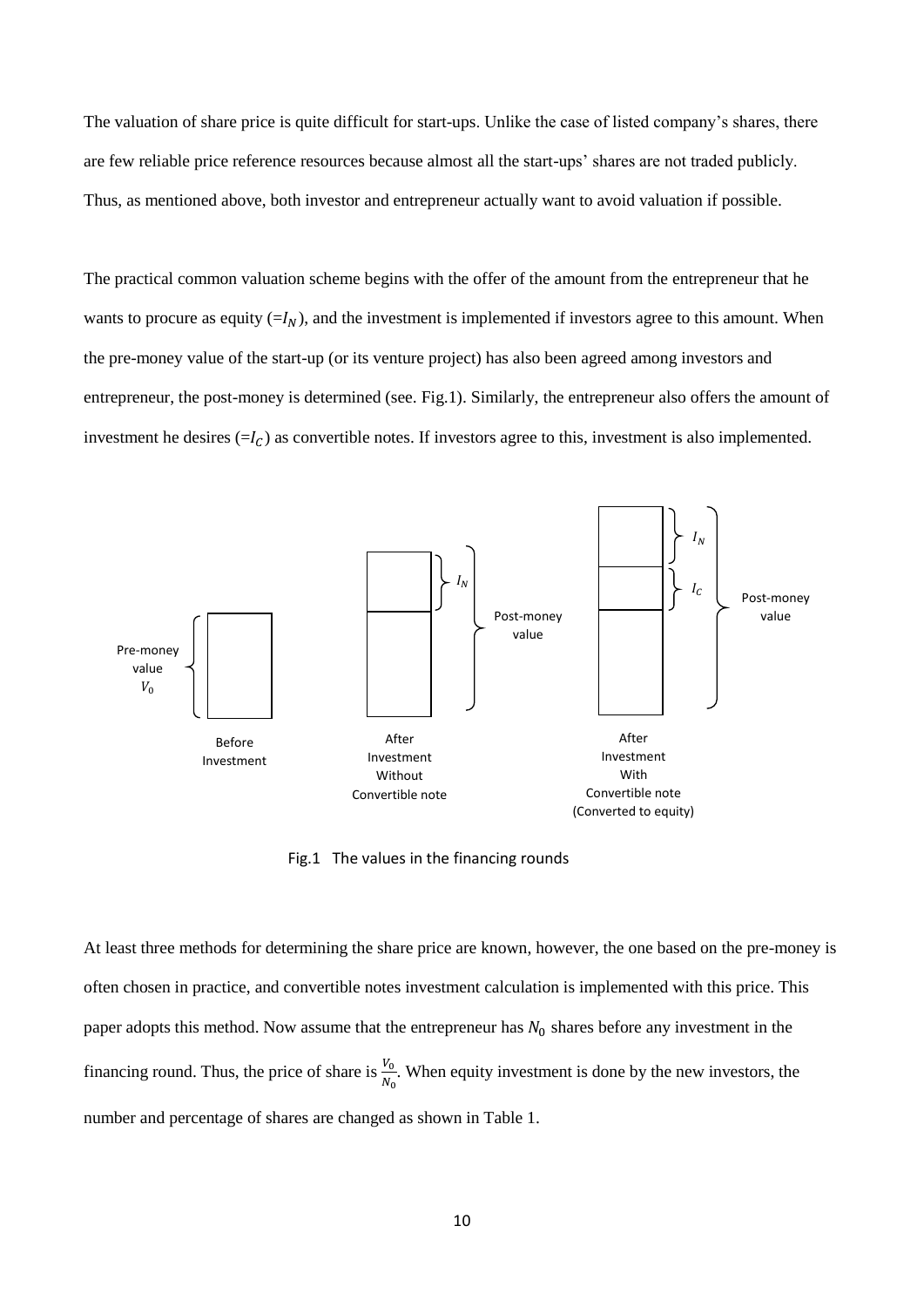Table 1: After investment without convertible note

|                                  | $\langle$ Number of shares $>$           | $\leq$ Percentage of shares $>$            |
|----------------------------------|------------------------------------------|--------------------------------------------|
| Entrepreneur                     | $N_0$                                    | $\frac{\overline{V}_0}{V_0+I_N}\times 100$ |
| Second-round equity<br>investors | $\frac{I_N}{V_0}N_0$                     | $\frac{I_N}{V_0 + I_N}$ × 100              |
| Convertible notes holder         |                                          |                                            |
| $<$ Total $>$                    | $\left(1+\frac{IV}{V_0}\right)$<br>$N_0$ | 100                                        |

The convertible note holders can buy the share at a discount price when converting its debt to equity. Assume that the discount rate is  $\alpha$  (0 ≤  $\alpha$  < 1), the price of share for the convertible holders is  $\frac{V_0}{N_0}(1-\alpha)$ . When equity investment is done by the new investors and convertible note is converted, the number and percentage of shares are changed as shown in Table 2.

| Table 2: After investment with convertible notes converted to equity |  |
|----------------------------------------------------------------------|--|
|----------------------------------------------------------------------|--|

|                                  | $\langle$ Number of shares $>$                                | $\leq$ Percentage of share s $>$                          |
|----------------------------------|---------------------------------------------------------------|-----------------------------------------------------------|
| Entrepreneur                     | $N_0$                                                         | $\frac{V_0}{V_0 + I_N + I_C/(1-\alpha)} \times 100$       |
| Second-round equity<br>investors | $\frac{I_N}{V_0}N_0$                                          | $\frac{I_N}{V_0 + I_N + I_C/(1-\alpha)} \times 100$       |
| Convertible notes holder         | $\frac{I_C}{V_0(1-\alpha)}N_0$                                | $\frac{I_c/(1-\alpha)}{V_0+I_N+I_c/(1-\alpha)}\times 100$ |
| $\langle$ Total $\rangle$        | $\left(1+\frac{l_N}{V_0}+\frac{l_C}{V_0(1-\alpha)}\right)N_0$ | 100                                                       |

## *2. Application of the model with the effect of adverse selection: Real Options Approach*

The investment into convertible notes has a unique characteristic that is suitable for introducing the concept of asymmetric problem. There is a question why convertible notes would be chosen favourably in both practice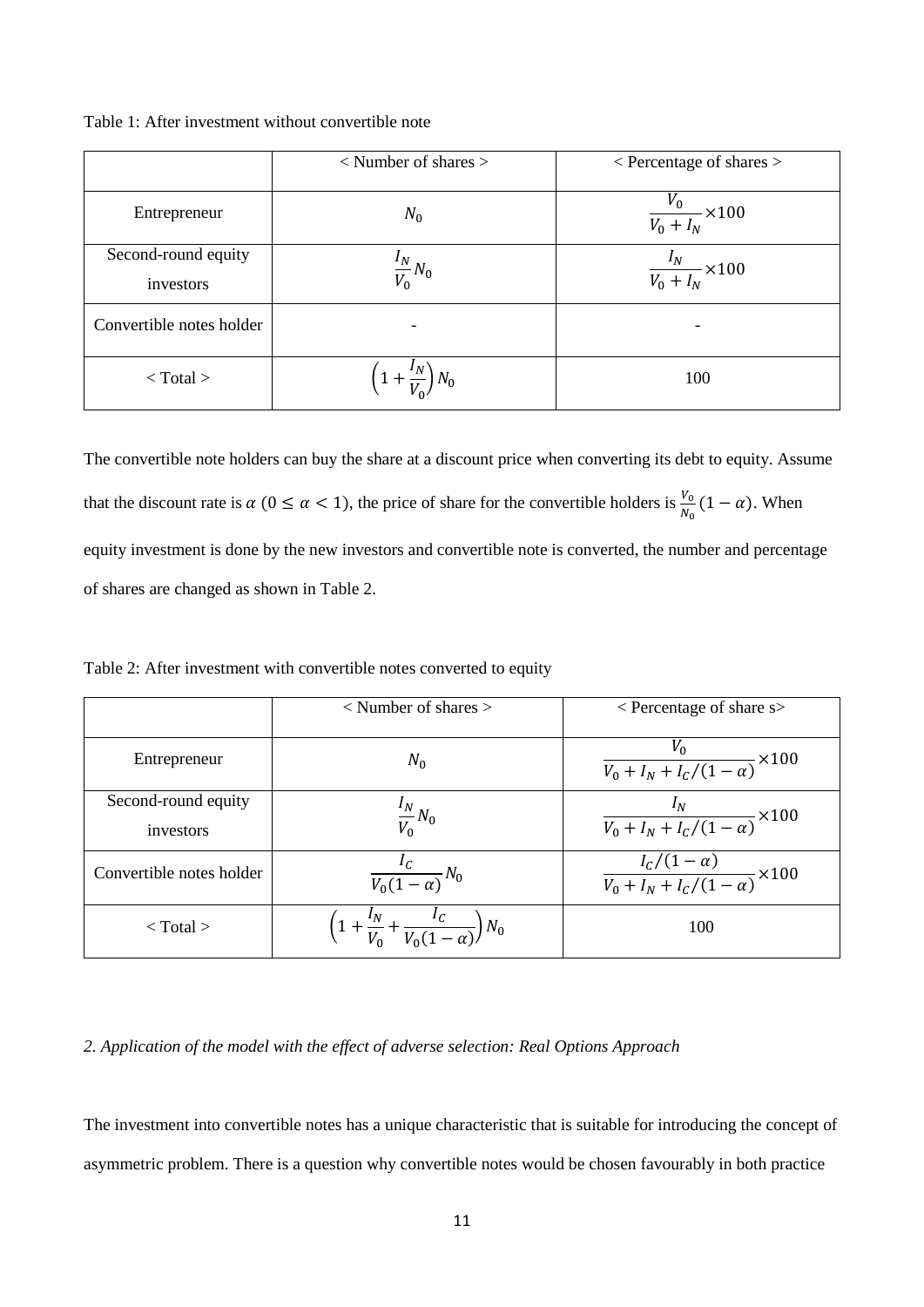and academic. It is often said in practice that the usage of convertible notes makes investment quick because of its less paper work and it does not require the valuation before investment. On the other hand, Wang et al. (2009) explain two academic approaches for this question. One is the incomplete-contract approach, and the other is the asymmetric-information approach. The former focuses on the renegotiation possibilities after investment. This approach is suitable for listed company's investment, and well explains the under-pricing problem of convertible bonds (see for instance Chan and Chen (2007)). However, as Hsu (2010) sets the assumption for his model, it is natural to think that the main goal of an entrepreneur is to maximize a probability of raising funds in the next financing round, while the one of an investor is to maximize the value of firm or project. Therefore, the latter asymmetric-information approach is appropriate for the convertible notes investment. This means that the convertible note investment is more favourable than equity investment when asymmetric information problem is suggested.

Along with the discussion above, applying the equation (7) to the convertible notes investment allows the following prediction. The percentage of the amount of investment  $\beta$  is agreed in the previous financing round, thus entrepreneur can estimate the degree to which investors trust him as being G type agent by calculating  $q$ . This estimation can be used for entrepreneur to predict how much amount he will actually be able to obtain. It is predicted as  $\beta I_N$  (see. Fig.2).

Shifting the focus back onto the behaviours of investors, the difference of characteristics between secondround equity investor and convertible notes holder must be taken into consideration. It is often the case in practice that convertible notes holders convert their debt obligation to equity when the amount of investment from second-round equity investors exceeds the threshold which convertible note holder set beforehand. This threshold is equivalent to strike price in the context of call option, and it can be said that convertible notes holders have an option to choose, that is a real option. In the discussion of why convertible notes are chosen favourably, Wang et al. (2009) also argue that the asymmetric-information approach explains that convertible notes give the firms a back door to equity and give investors an opportunity to wait and see if the project is worth investing in. Practically speaking, the legal term of mandatory conversion or voluntary conversion is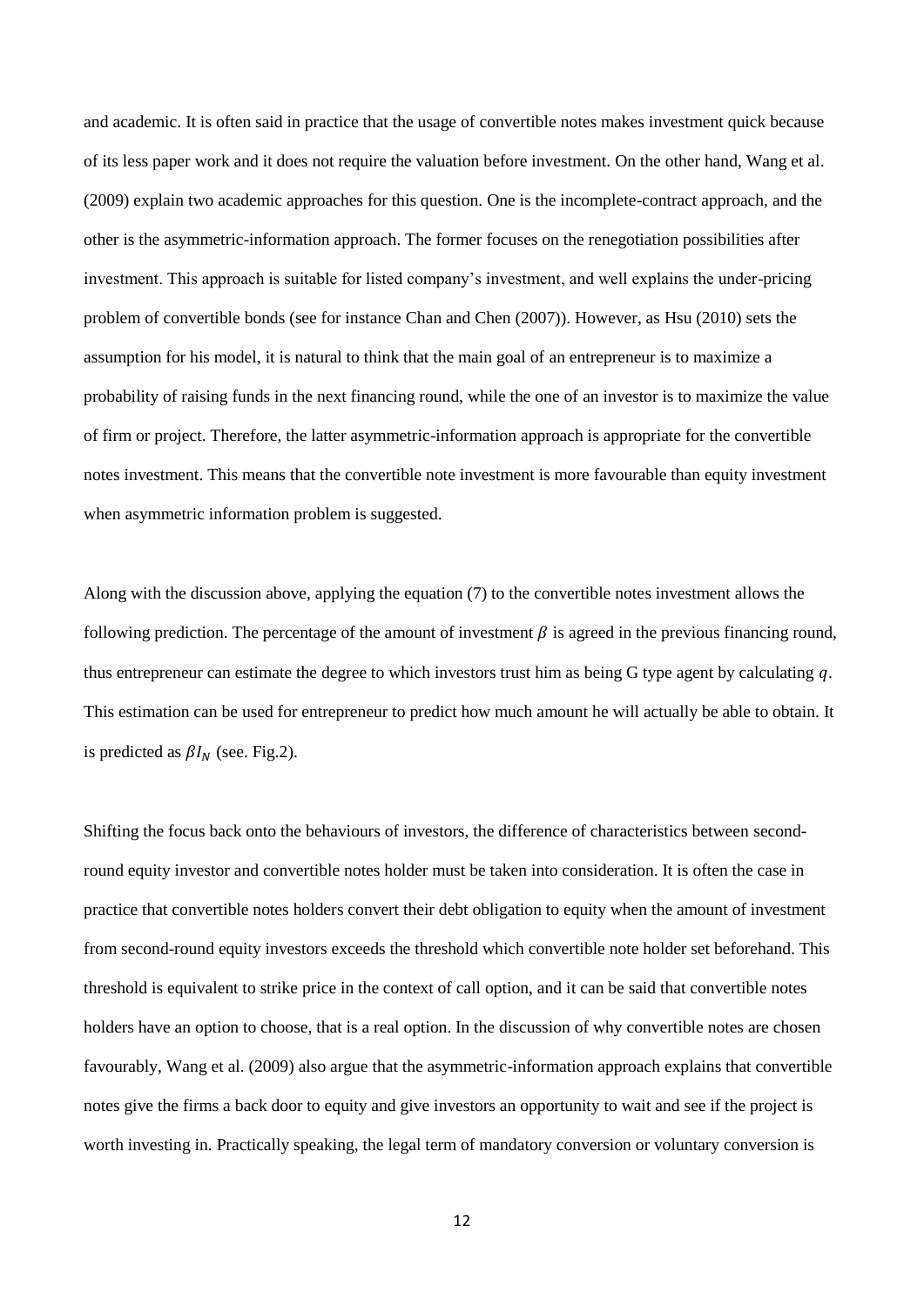included in the term sheet of financing contract. The latter voluntary conversion demonstrates the characteristic of real options clearly.



Fig.2 The expected investment amount in the next financing round

On the contrary, second-round equity investors have not such an option at this phase though it is possible to think of other kinds of options for them. However, a dilution problem is crucial for them under the existence of convertible note holder because they might give up investment if the degree of dilution is large. The second-round equity investors' decision-making would be affected significantly by the one of convertible holder especially when voluntary conversion is allowed. Therefore, the entrepreneur must take all these elements into consideration when he wants to raise funds.

The threshold amount of conversion to equity  $I^*$  can be determined after negotiating between entrepreneur and convertible note holder. Thinking about the difference of bargaining power, it should be natural that convertible note holder has the initiative to determine it.

As mentioned above, the entrepreneur offers the amount she desires first in each financing round. Let this amount be  $I_{offer}$ .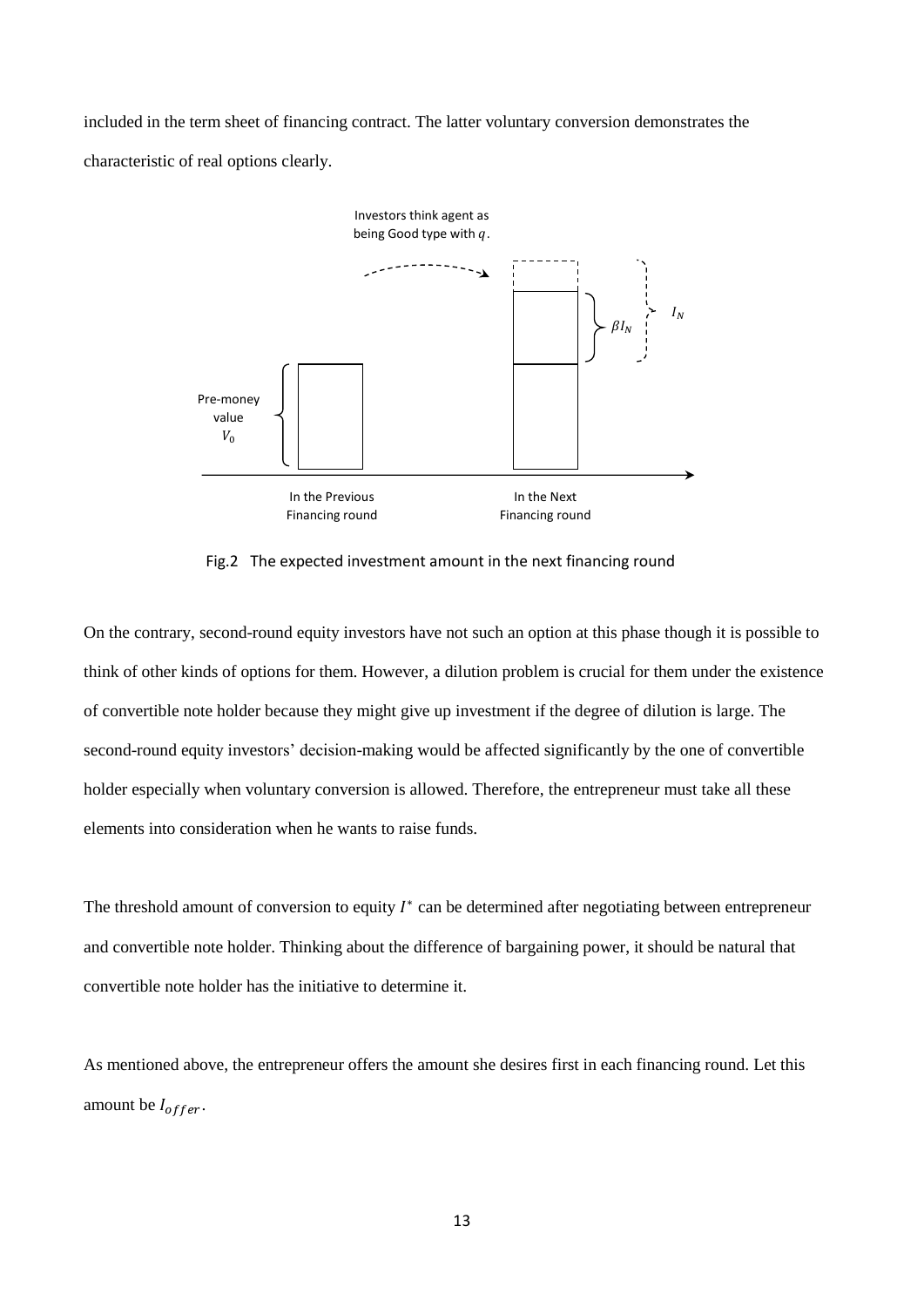# (1)  $I_{offer} < I^*$

If the amount offered by the entrepreneur is smaller than the threshold amount for convertible note holder, no dilution of second-round equity investors' share will occur. However, this small amount offering would give a signal to investors that this venture project or start-up are neither lucrative nor attractive to invest. Thus, the entrepreneur should avoid this situation because the investment may not be implemented.

# (2)  $I_{offer} \geq I^*$

Although it looks attractive for the convertible note holder when this case is achieved, the effect of dilution for second-round equity investors should be considered as shown in fig.3. Even if second-round equity investors admit this investment is favourable, the possibility of dilution of their share may cause to be reluctant to provide funds.

The second-round equity investors would not decide to invest in the situation of being offered below  $I^{**}$  in Fig.3 unless their share level before dilution is guaranteed. On the contrary, if the offered amount is above  $I^{**}$ , and if this procurement is achieved, the second-round equity investors could be satisfied even in the existence of the effect of dilution. Thus, the entrepreneur should offer at least  $I^{**}$  strategically. Until this point, the effect of adverse selection is not considered. As discussed above, even if the entrepreneur offers a certain amount, he would not be able to obtain the full of it under asymmetric information. Instead, as keeping the probability  $q$  of investors (principal) unchanged, the estimation of the amount actually obtained,  $I^{***}$  should be  $\frac{1}{\beta}I^{**}$ . Therefore, the entrepreneur must offer the amount that is greater than  $\frac{1}{\beta}I^{**}$  under asymmetric information.

The condition that  $I^*$  and  $I^{**}$  must satisfy can be described as follows:

$$
\frac{I^*}{V_0 + I^*} = \frac{I^{**}}{V_0 + I^{**} + I_c/(1 - \alpha)} \Leftrightarrow I^{**} = I_{offer} = \left(1 + \frac{I_c}{V_0(1 - \alpha)}\right)I^*
$$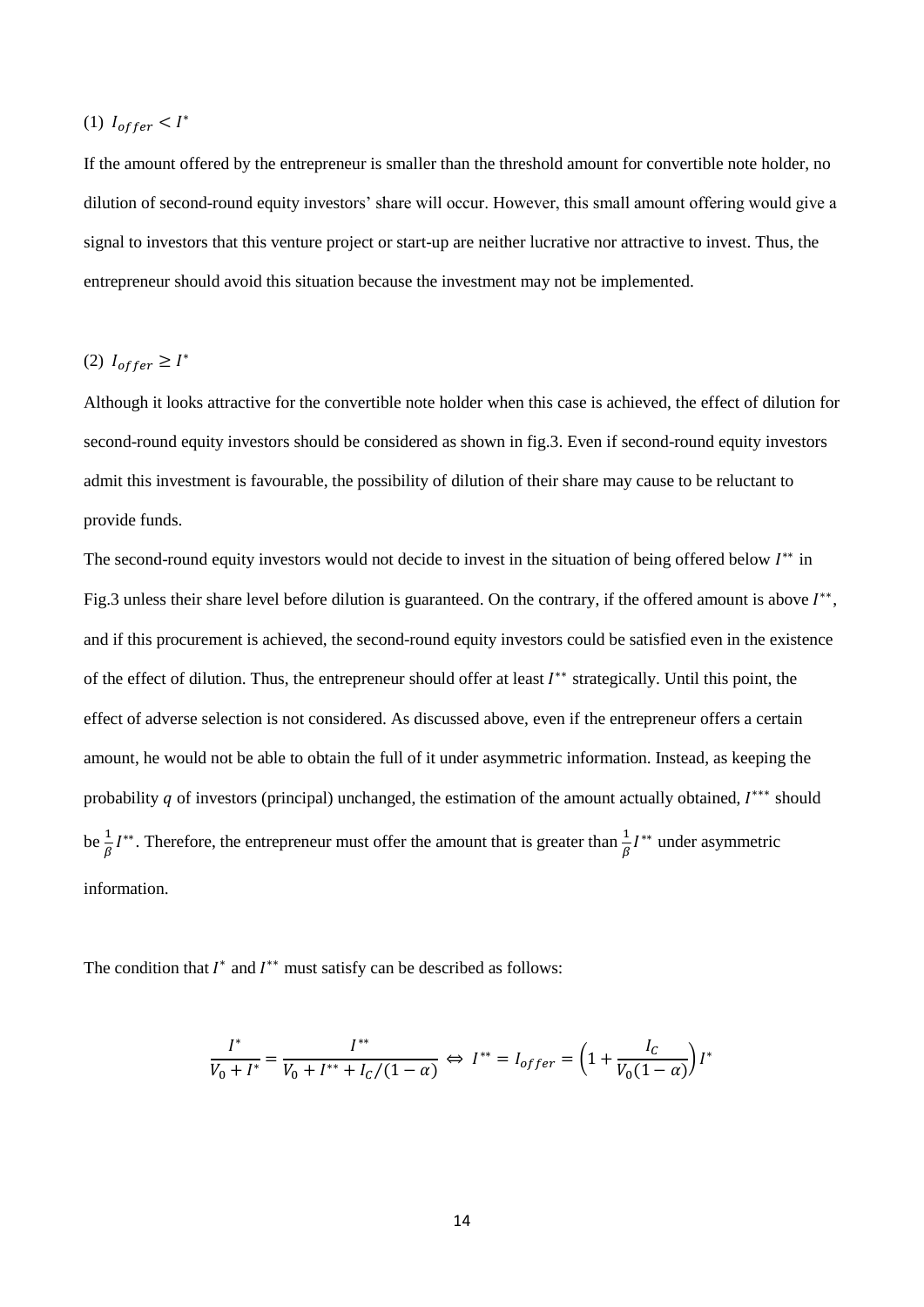This  $I^{**}$  represents the minimum amount that the entrepreneur should offer under no asymmetric information. Therefore, the amount under asymmetric information should be as follows:

$$
I_{offer} = \frac{1}{\beta} I^{**} = \frac{1}{\beta} \left( 1 + \frac{I_c}{V_0 (1 - \alpha)} \right) I^* \quad \cdots (8)
$$



Fig.3 The dilution when the conversion to equity occurs

It is beneficial for the entrepreneur to be able to estimate the amount, which she should offer at the next financing round. Until the discussion above, the probability  $q$  that investors think agent as being "trustworthy"  $($ =Good type) is unchanged. Then,  $\beta$  can be used as it is. However, what if this probability is changed in the next financing round? The simulation based on this probability change is also quite useful for the entrepreneur.

According to the equation (7), it is obvious that q is the function of  $\beta$ . Thus, it can be rewritten for simplicity as  $q = f(\beta) \Leftrightarrow \beta = f^{-1}(q)$ , where  $f^{-1}$  is defined as the inverse function. Let  $\frac{l_c}{v_0}$  be replaced into  $\gamma$ , which represents the ratio of the amount of convertible note against the one of initial firm's value, then, the equation (8) can be rewritten as follows: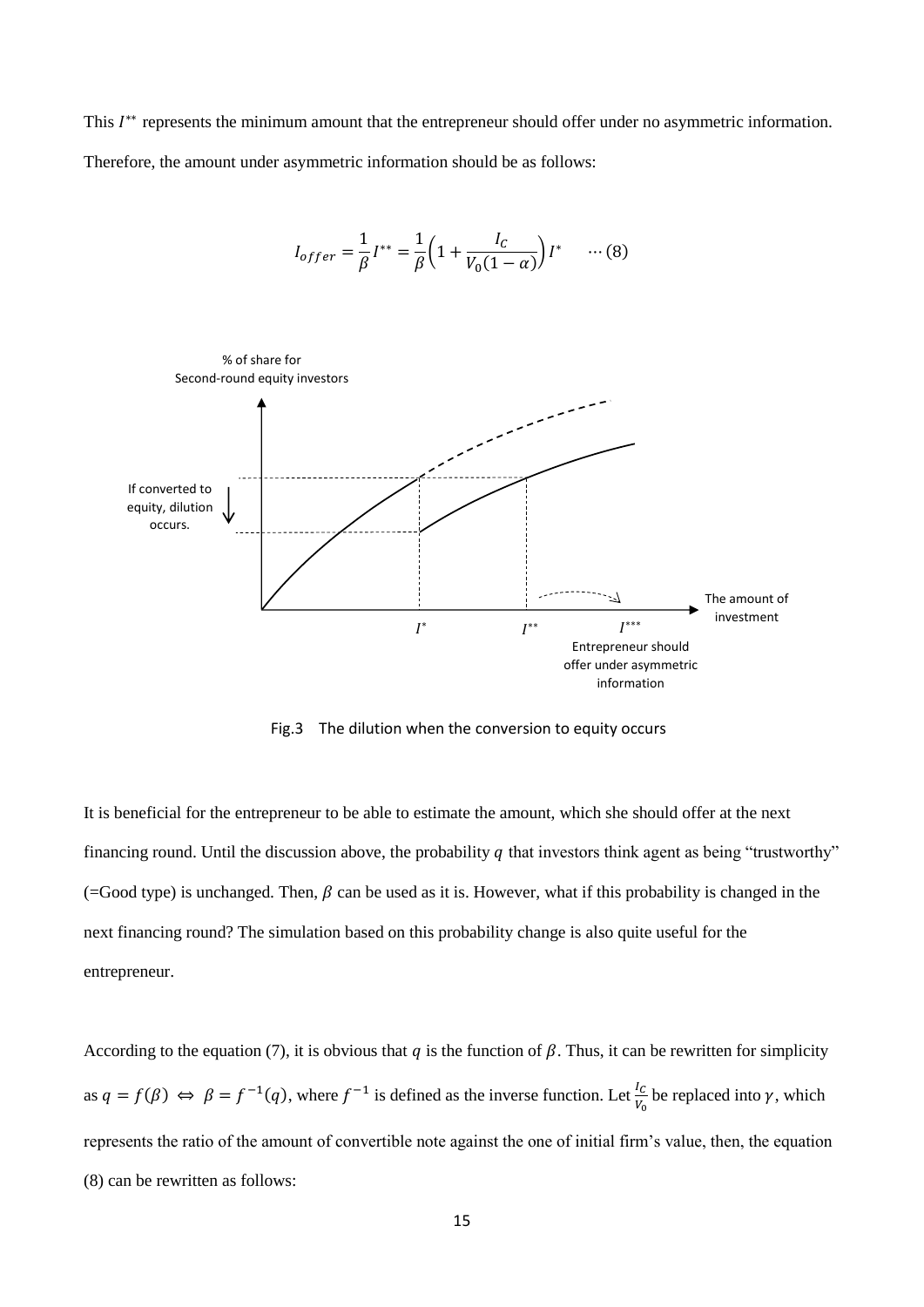$$
I_{offer} = \frac{1}{f^{-1}(q)} \left( 1 + \frac{\gamma}{(1-\alpha)} \right) I^* \quad \cdots (9)
$$

The equation (9) implies that the amount that the entrepreneur should offer can be changed if the investors' recognition whether she is "trustworthy" changes. At the same time, it depends on the amount of threshold, which the convertible note holder sets in advance. The model proposed in this paper is based on the assumption that the principal (investor) provides a contract (investment) and what the agent (entrepreneur) can do is to accept or reject it. However, the entrepreneur's attempt to change the investor's trustworthiness to her is meaningful even if she cannot do it directly because we assume that the entrepreneur is a probability maximizer of raising funds in the next financing round (Hsu, 2010). Therefore, knowing the relationship among  $I_{offer}$ , q and  $I$ <sup>\*</sup> gives the entrepreneur a quite useful tool when she goes into negotiation about the amount.

With the assumption that the convertible note holder has the option to convert as real option and determines its threshold amount  $I^*$ , the probability  $q$  is applicable to calculate the value of conversion option to equity. If second-round equity investors think the entrepreneur is trustworthy, they will pay the full amount of  $I_{offer}$ , and if not, they will pay  $\beta \times I_{offer}$ . Thus, this option value, c, can be obtained as shown in Fig.4 where  $r_f$  is risk free rate and  $t$  is the time to the next financing round;

$$
c = \frac{q(I_{offer} - I^*) + (1 - q)(\beta \times I_{offer} - I^*)}{(1 + r_f)^t} \longrightarrow \frac{q}{1 - q} \longrightarrow max[I_{offer} - I^*, 0]
$$

Fig.4 The option value of conversion to equity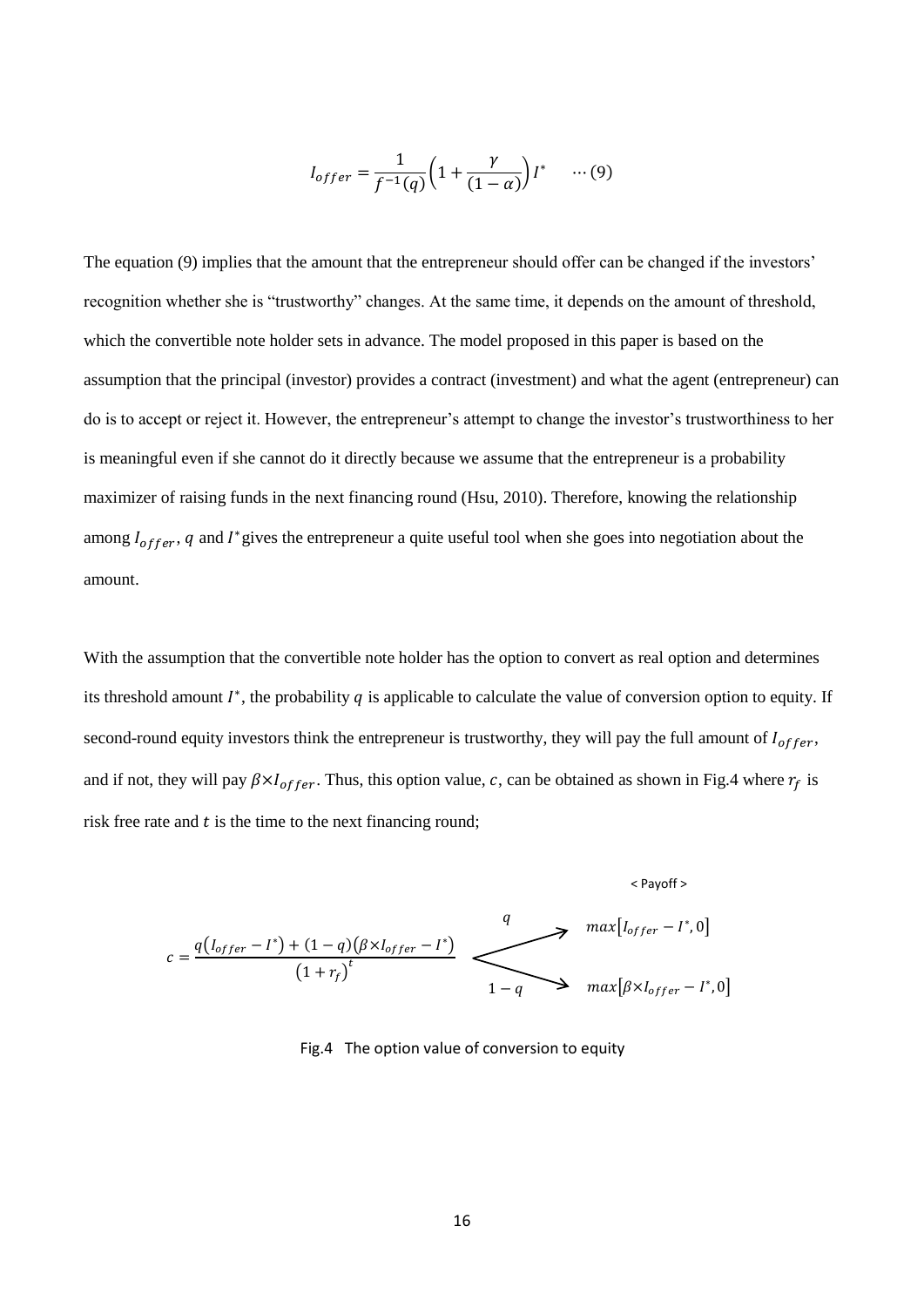# 4. Case Simulation

Now, all these discussions are applied to a practical case simulation. A medical start-up (it is called "Start-up X" in this paper) procured the funds as shown in Table 3. This data is based on a real medical start-up company case as a reference. In general, the survival rate of the start-ups in the medical field is lower than the ones in other sectors and the uncertainty for their success is higher. Thus, the investors tend to prefer to choose the convertible notes rather than equity when they provide funds in the early financing round. For selecting the simulation case with the convertible notes, therefore, the medical start-up is suitable.

## Table 3: The realised investment amounts

| Date             | <b>Type</b>                   | Offered (million\$) | Sold (million\$) |
|------------------|-------------------------------|---------------------|------------------|
| 1/August/2007    | equity                        | 5.00                | 0.050            |
| 16/November/2007 | <b>Convertible Securities</b> | 2.00                | 0.805            |
| 7/January/2008   | equity                        | 5.00                | 0.025            |

Using the equation (7), the following results can be obtained.

| $V_0$ (million\$) | $I_c$ (million\$) | $\beta$ (2007) | q(2007) | $\gamma$ (2007) |
|-------------------|-------------------|----------------|---------|-----------------|
| 0.05              | 0.805             | 0.01           | 0.20    | 16.09           |

The degree of impact of adverse selection can be captured by the probability of  $q$ . In this actual case,  $q$ , which represents the investor's "trustworthiness" toward the entrepreneur, can be obtained directly because  $\beta$  is known. In the discussions above,  $q$  is thought to be unchanged. However, it would be normal that it is changeable, thus its simulation is worth implementing.

The simulation results in Fig.5 shows the relationship between these two variables in the equation (7) when  $k = 1.5.$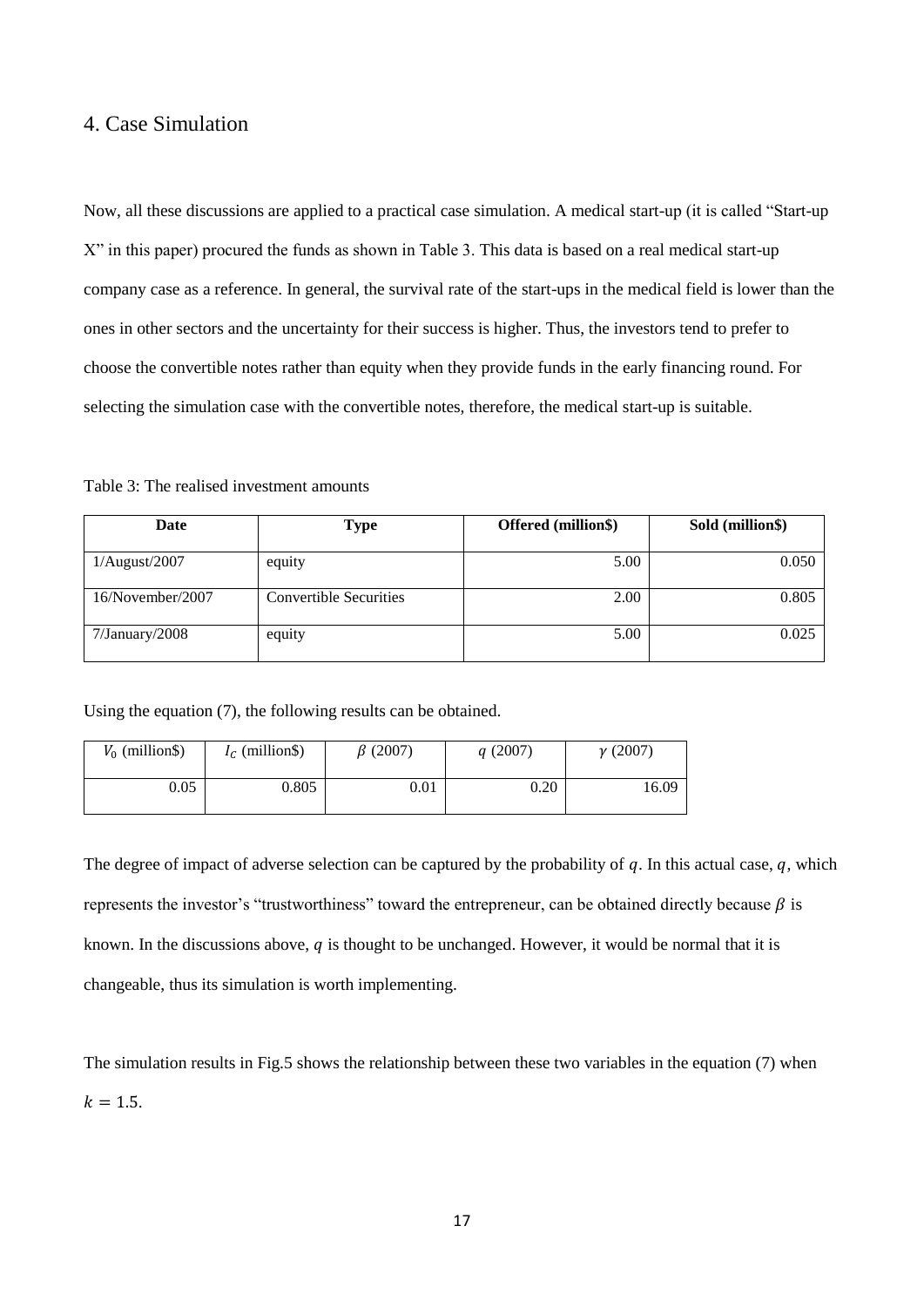

This graph explains that investors would increase their investment amount when the probability of investor's "trustworthiness" toward the entrepreneur rises even under adverse selection problem. This result is natural in practice. Thus, it can be said that this theoretical equation can capture the actual phenomenon well. According to this result, the entrepreneur of Start-up X was not evaluated as being trusty by investors because both  $\beta$  and  $q$  are quite low. One of the reasons might be that Start-up X is related to medical industry because the probability of failure is usually high in this sector in spite of the expectation of huge success with a handful of firms.

As the equation (9) implies,  $I_{offer}$  is the function of  $\gamma$  and  $I^*$ . For entrepreneur, how much of  $\gamma$ , which represents the proportion of convertible note value against the initial equity, is important for elaborating the negotiation strategies in the next financing round.  $y = 16.09$  of Start-up X in 2007 means that the proportion of convertible note is about 16 times than the equity existed. If this proportion is changed, what is the impact on the desired amount the entrepreneur offers under the situation of adverse selection? The result of this simulation is shown in Fig.6.

The result shows that  $I_{offer}$  becomes smaller drastically as the proportion  $\gamma$  of the amount of convertible note against the initial equity decreases, especially in the lower range of about 0.20 to 0.30 of  $q$ . In this range, even the slight change of level of  $q$  can have a great impact on the theoretical amount of  $I_{offer}$ . This tendency is reinforced as the proportion  $\gamma$  of convertible note against equity becomes smaller. This means that the improvement of the investor's trustworthiness to the entrepreneur's ability has a great impact on the amount that the entrepreneur should offer and procure when the second-round equity investors are quite doubtful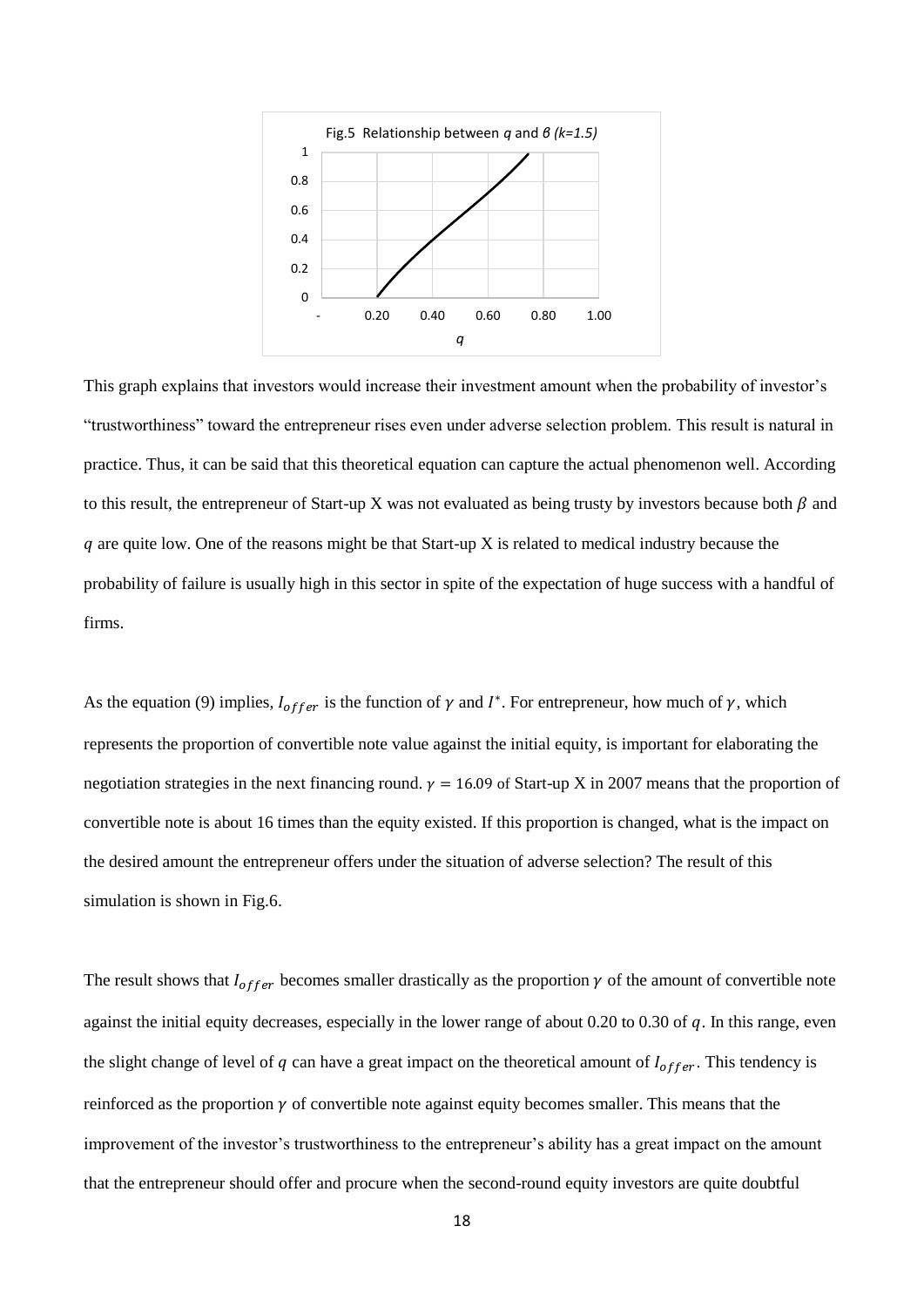about the entrepreneur's ability and the convertible notes are chosen more preferably than equity. As shown by the fact of  $q = 0.20$ , the investor's trustworthiness to the entrepreneur of Start-up X is actually quite low. Therefore, it can be also implied that any efforts of the entrepreneur of Start-up X in order to acquire the trustworthiness from the investor toward the next financing round are quite effective when the entrepreneur has not yet convinced the investor about its ability to success.



Here are the results of another simulation about the option value  $c$  of convertible note, shown in Fig.7 and 8. As convertible note holder has an initiative of determining  $I^*$ , the variation of  $I^*$  is also one of important factors to make a decision not only for investors but also for entrepreneur in the financing round. In this actual case, although the information about  $I^*$  of Start-up X is not revealed explicitly, as Start-up X offered \$5.00 million as equity,  $I^*$  can be estimated at least being equal to this amount.

The simulation result in Fig.6 is based on the assumption of  $I^* = 5.00$ . As this result shows, the conversion option value c becomes smaller when the proportion  $\gamma$  of the amount of convertible note against initial equity decreases. Similarly, the degree of decrease of c becomes greater especially in the lower range of  $q$  as  $\gamma$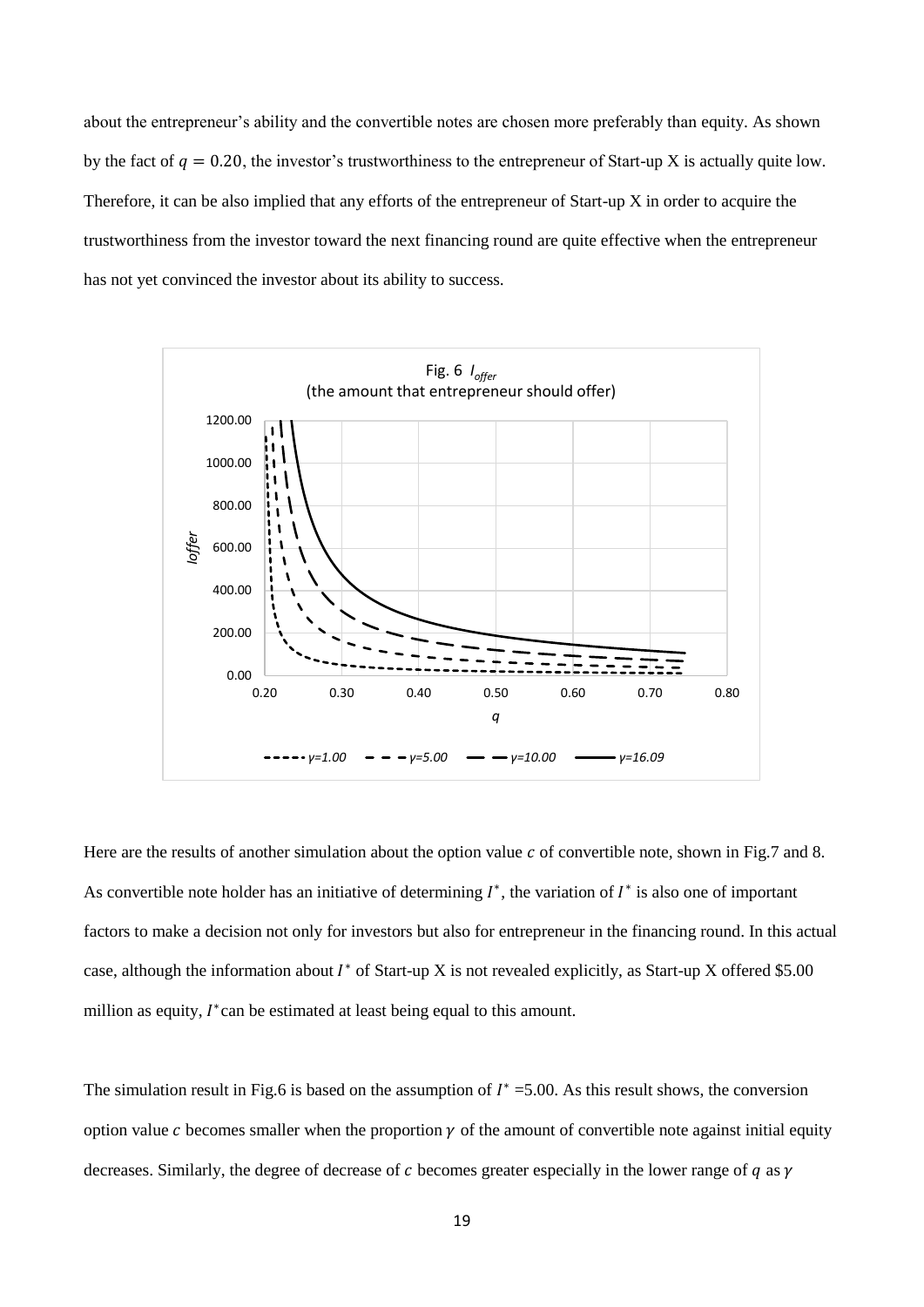becomes low. This suggests that the preference or attractiveness of convertible note over equity becomes lower when the investor's trustworthiness to the entrepreneur's ability is improved, especially in the lower range of trustworthiness. Moreover, this tendency is reinforced as the proportion of convertible notes against equity becomes smaller. In other words, that investors prefer to choose equity rather than convertible note if they can trust entrepreneur to be able to increase their money. On the contrary, if they cannot trust it, they prefer to choose convertible notes. In effect, the proportion  $\gamma = 16.09$  of convertible notes against equity of Start-up X is very high and  $q = 0.20$  is very low. Considering the high uncertainty of success in the medical start-ups because of their feature of high costs and long periods, thus, this simulation result would be understandable.



The threshold amount of conversion to equity is negotiable between the convertible note holder and the entrepreneur. Then, how does the convertible note holder set the threshold amount of conversion to equity lower? The similar trend can be read from the simulation result when  $I^* = 1.00$  shown in Fig.7. Comparing with the case of  $I^*=5.00$ , the value of c drops more drastically, especially in the lower range of q. Moreover, the value of conversion option is not so different in spite of  $\gamma$  in the range of  $q > 0.30$ . Thus, the reduction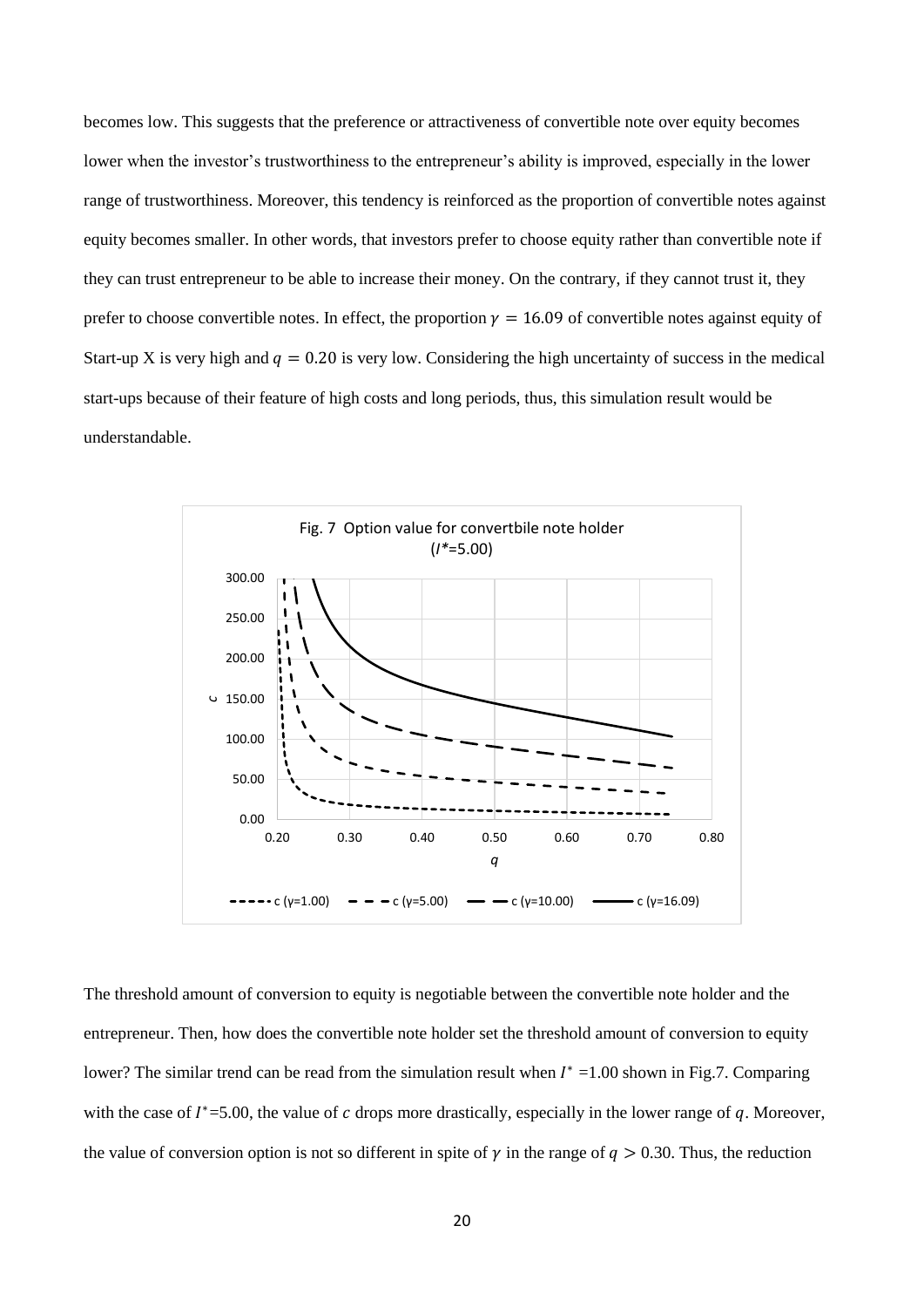tendency of the preference or attractiveness of convertible note over equity is magnified as the threshold amount of conversion to equity becomes smaller. When  $I^*$  as the threshold amount of conversion to equity is smaller, the firms value indicated as the post-money value will become smaller and the price of share will also become smaller. This is consistent with the reduction tendency of the preference or attractiveness of convertible note over equity. Therefore, it is implied that the effect of adverse selection in the lower rage of trustworthiness can be alleviated drastically especially when the proportion of convertible note is also low and the threshold amount of conversion to equity is small.



# 5. Conclusion

For discussing the start-up financing with the convertible notes, many researchers focus on the relationship between an investor and an entrepreneur. This paper contributes to the literature by investigating the relationship between two different types of investors, second-round equity investor and convertible note holder, and by introducing a real case simulation. We analyse how the value of option to convert of the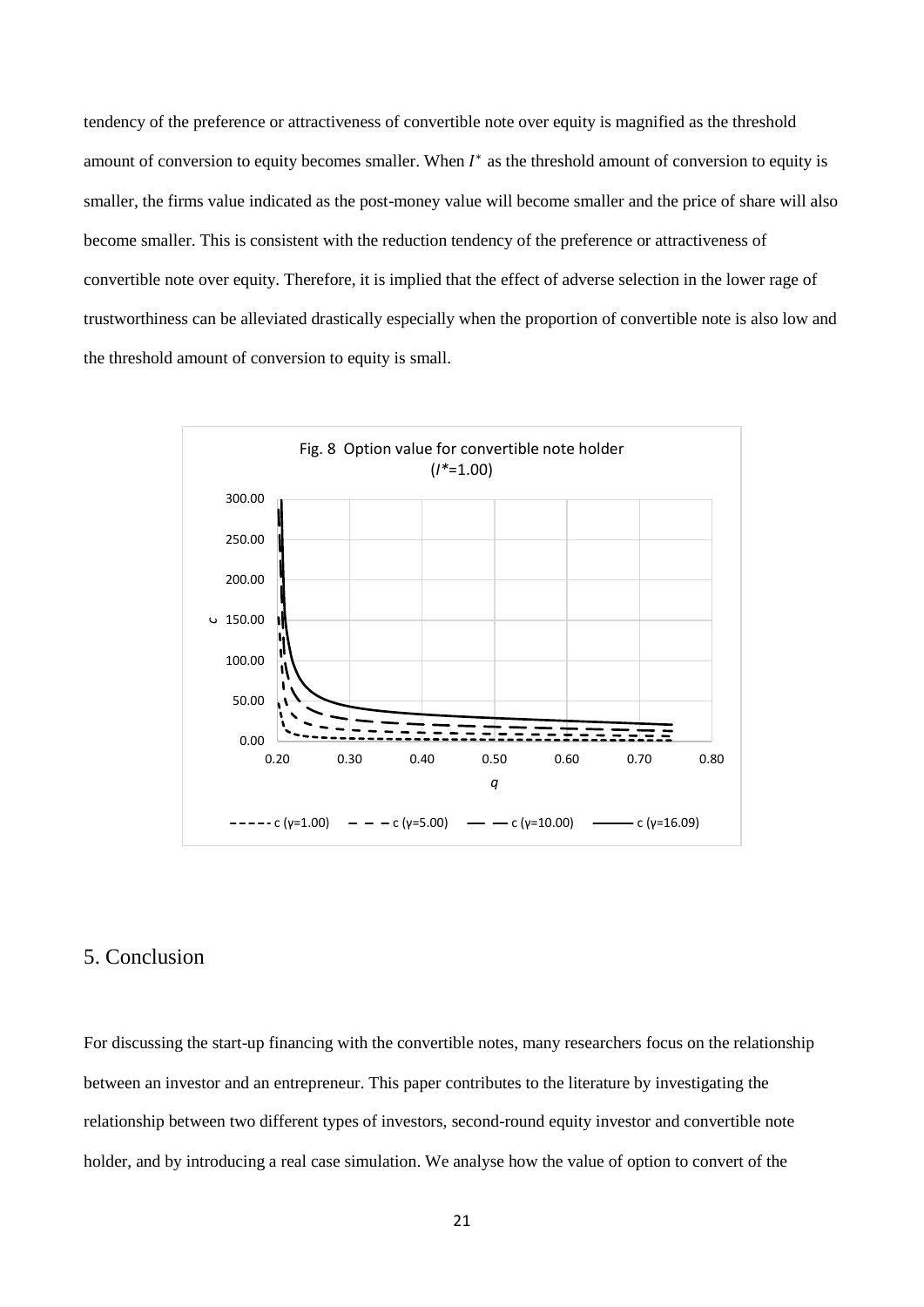convertible note holder can be affected by the trustworthiness of the second-round equity investor to entrepreneur's ability to procure funds in each financing round and to increase firm's value.

The simulation results show that the improvement of the investor's trustworthiness to the entrepreneur's ability has a great impact on the amount that the entrepreneur should offer and procure when the second-round equity investors are quite doubtful about the entrepreneur's ability and the convertible notes are chosen more preferably than equity. Moreover, the preference or attractiveness of convertible note over equity becomes lower when the investor's trustworthiness to the entrepreneur's ability is improved, especially in the lower range of trustworthiness. In addition, this tendency is reinforced as the proportion of convertible notes against equity becomes smaller. Lastly, it is implied that the effect of adverse selection in the lower rage of trustworthiness can be alleviated drastically especially when the proportion of convertible note is also low and the threshold amount of conversion to equity is small.

In this paper, the calculation of the price of the share is based on the pre-money value. In practice, there are other methods, for example, which are based on the post-money value. Although this method seems to be not common, the simulation based on the post-money value is possible. The dynamics not only between entrepreneur and investor but also between investors should be emphasised in this case, thus, the interesting researches would be expected. Moreover, this paper assumes that both second-round equity investor and convertible note holder are a single entity. In practice, several investors make syndicate when investing. Further research could take this relationship into consideration.

# References

Manuel Ammann, Axel Kind, Christian Wilde, "Simulation-based pricing of convertible bonds", *Journal of Empirical Finance*, 15, 2008, pp.310-331

Andreas Bascha, Uwe Walz, "Convertible securities and optimal exit decisions in venture capital finance", *Journal of Corporate Finance*, 7, 2001, pp.285–306

Michael Brennan, Alan Kraus, "Efficient Financing under Asymmetric Information", *The Journal of Finance*, VOL. XLII, NO. 5, 1987, pp.1225-1243

Jean-Etienne de Bettignies, James A. Brander, "Financing entrepreneurship: Bank finance versus venture capital", *Journal of Business Venturing*, 22, 2007, pp.808–832